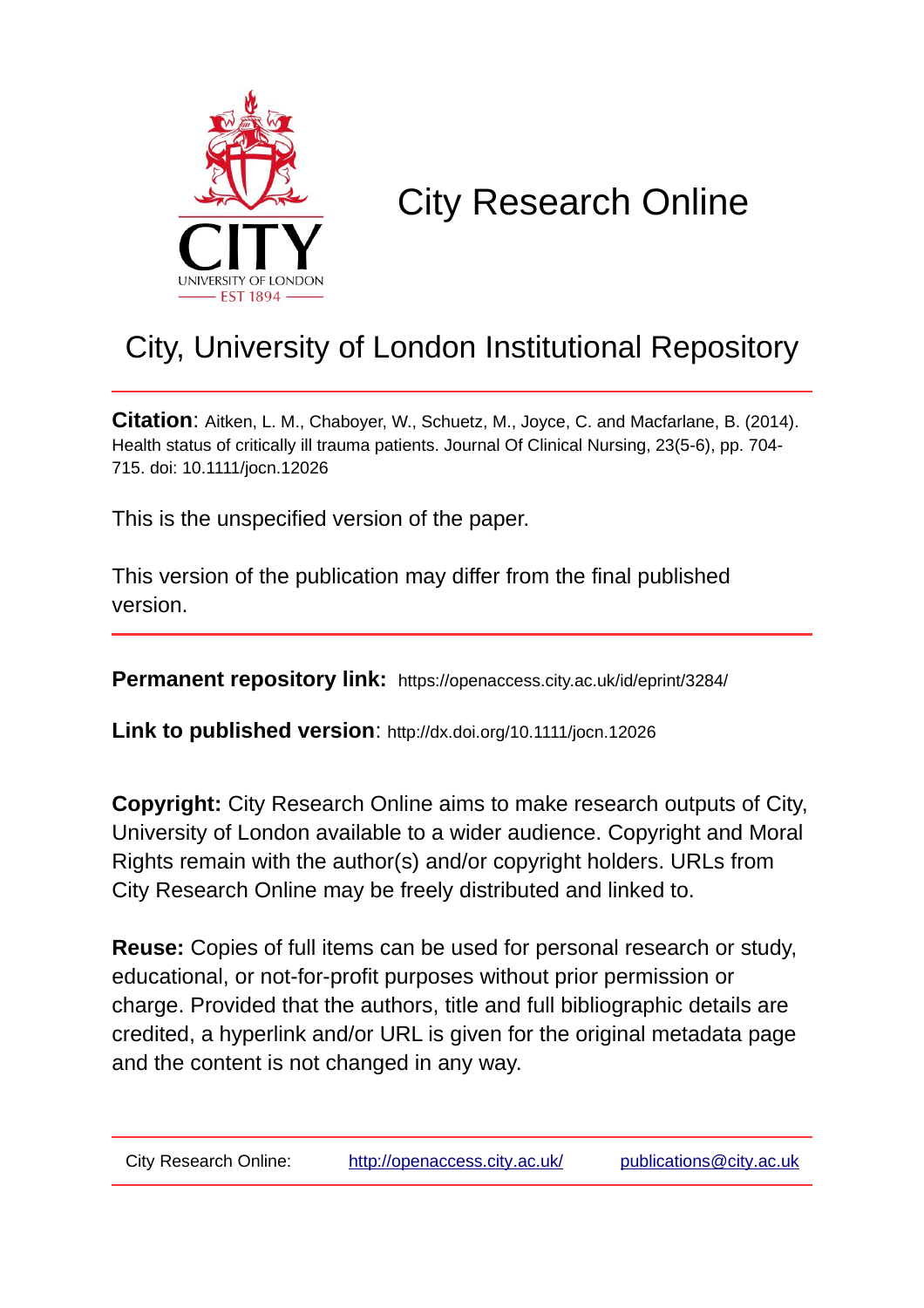#### **Health status of critically ill trauma patients**

Leanne M Aitken, RN, PhD, FRCNA

Professor of Critical Care Nursing

Research Centre for Clinical and Community Practice Innovation, Griffith University

& Princess Alexandra Hospital, Brisbane

[l.aitken@griffith.edu.au](mailto:l.aitken@griffith.edu.au)

Ph. +61 7 3176 7256

Fax. +61 7 3176 7356

Wendy Chaboyer, RN, PhD

Director, NHMRC Centre of Research Excellence in Nursing Interventions for Hospitalised Patients, Research Centre for Clinical and Community Practice Innovation (RCCCPI), Griffith University, Gold Coast campus

Michael Schuetz, FRACS, FAOrthA, Dr med (RWTH Aachen), Dr med. Habil (HU Berlin)

Director of Trauma Service & Professor of Trauma, Princess Alexandra Hospital and Queensland University of Technology, Brisbane

Christopher Joyce MB, ChB, PhD, FANZCA, FCICM

Director of Intensive Care, Princess Alexandra Hospital; Associate Professor, School of Medicine, University of Queensland, Brisbane

Bonnie Macfarlane, BHSc, MPH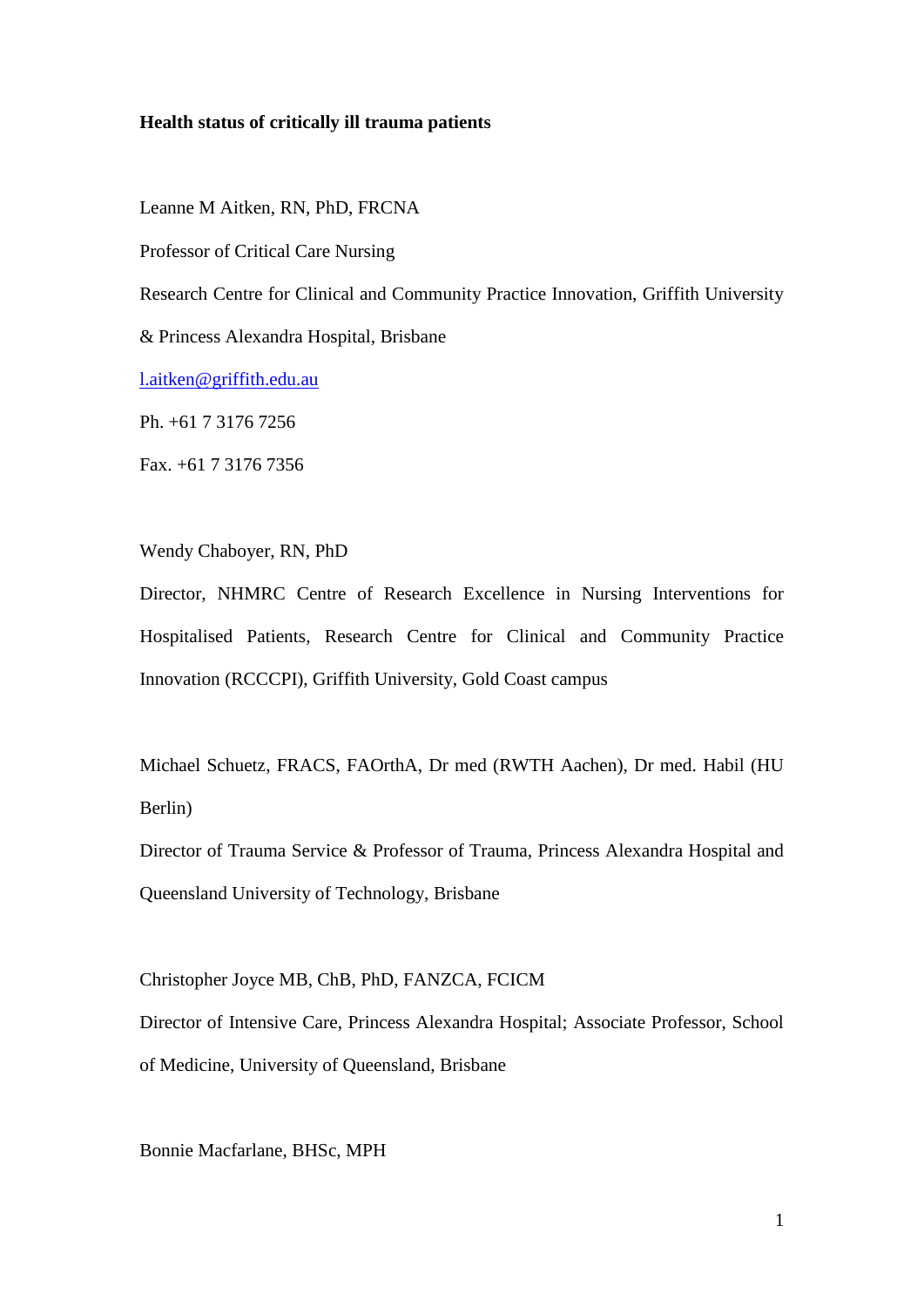Senior Research Officer/ Statistical Epidemiologist, Critical Care Nursing Princess Alexandra Hospital & Griffith University, Brisbane, Queensland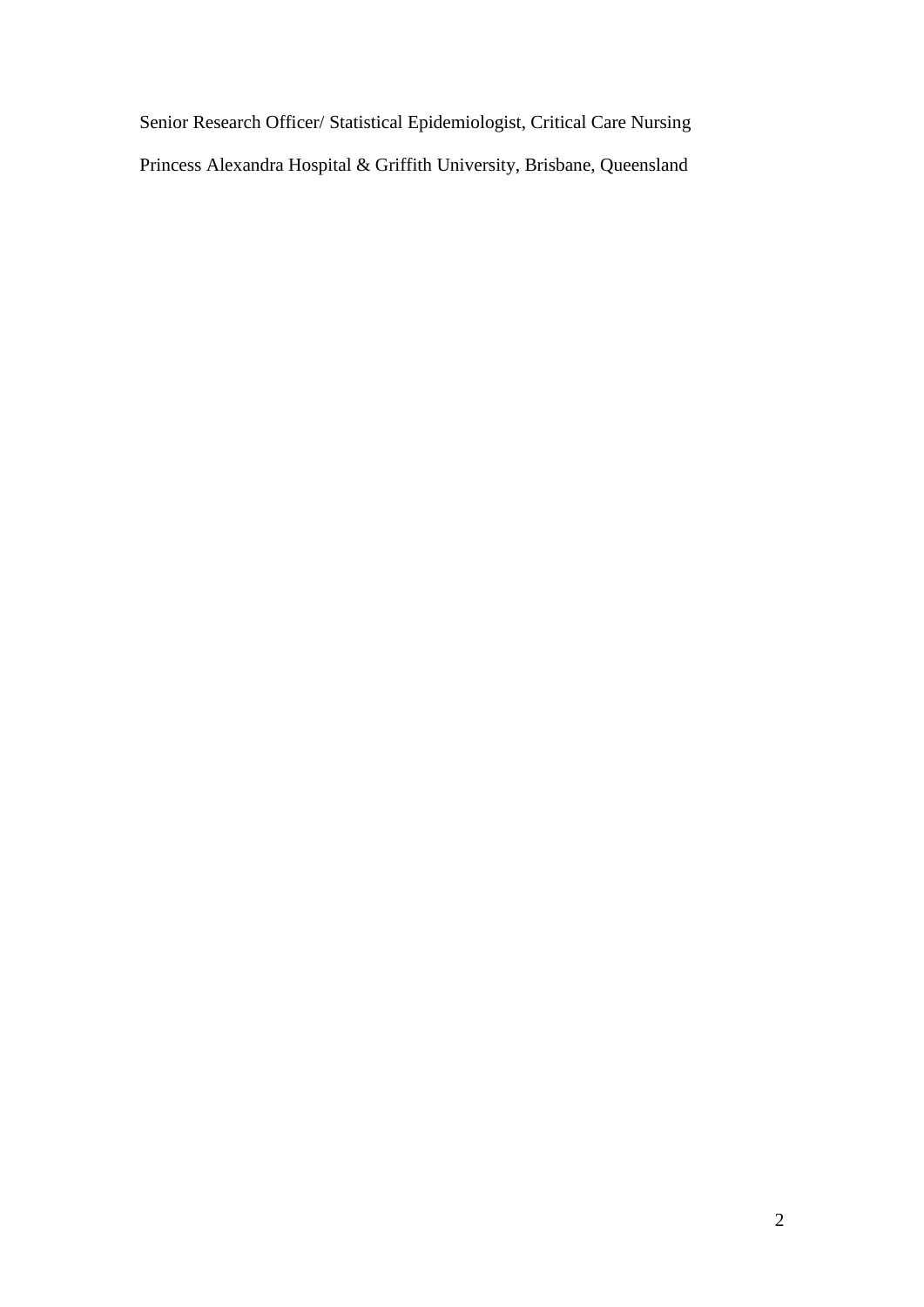#### **ABSTRACT**

**Aims.** To describe the recovery of trauma intensive care patients up to six months post hospital discharge.

**Background.** Injury is a leading cause of preventable mortality and morbidity worldwide, with approximately 10% of hospitalised trauma patients being admitted to intensive care. Intensive care patients experience significant ongoing physical and psychological burden after discharge, however the patterns of recovery and the subgroups of intensive care patients who experience the greatest burden are not described.

**Design.** This prospective cohort study was conducted in one tertiary referral hospital in south-east Queensland, Australia.

**Methods.** Following ethics approval injured patients who required admission to intensive care provided consent. Participants completed questionnaires prior to hospital discharge (n=123) and one (n=93) and six months (n=88) later. Data included demographic and socioeconomic details, pre-injury health, injury characteristics, acute care factors, post-acute factors (self-efficacy, illness perception, perceived social support and psychological status as measured by the Kessler Psychological Distress Scale [K10] and the PTSD Civilian Checklist) and health status (SF-36).

**Results**. All participants required ongoing support from healthcare providers in the six months after discharge from hospital and approximately half required support services such as accommodation and home modifications. Approximately 20% of participants reported post-traumatic stress symptoms while approximately half the participants reported psychological distress. Average quality of life scores were significantly below the Australian norms both one and six months post discharge.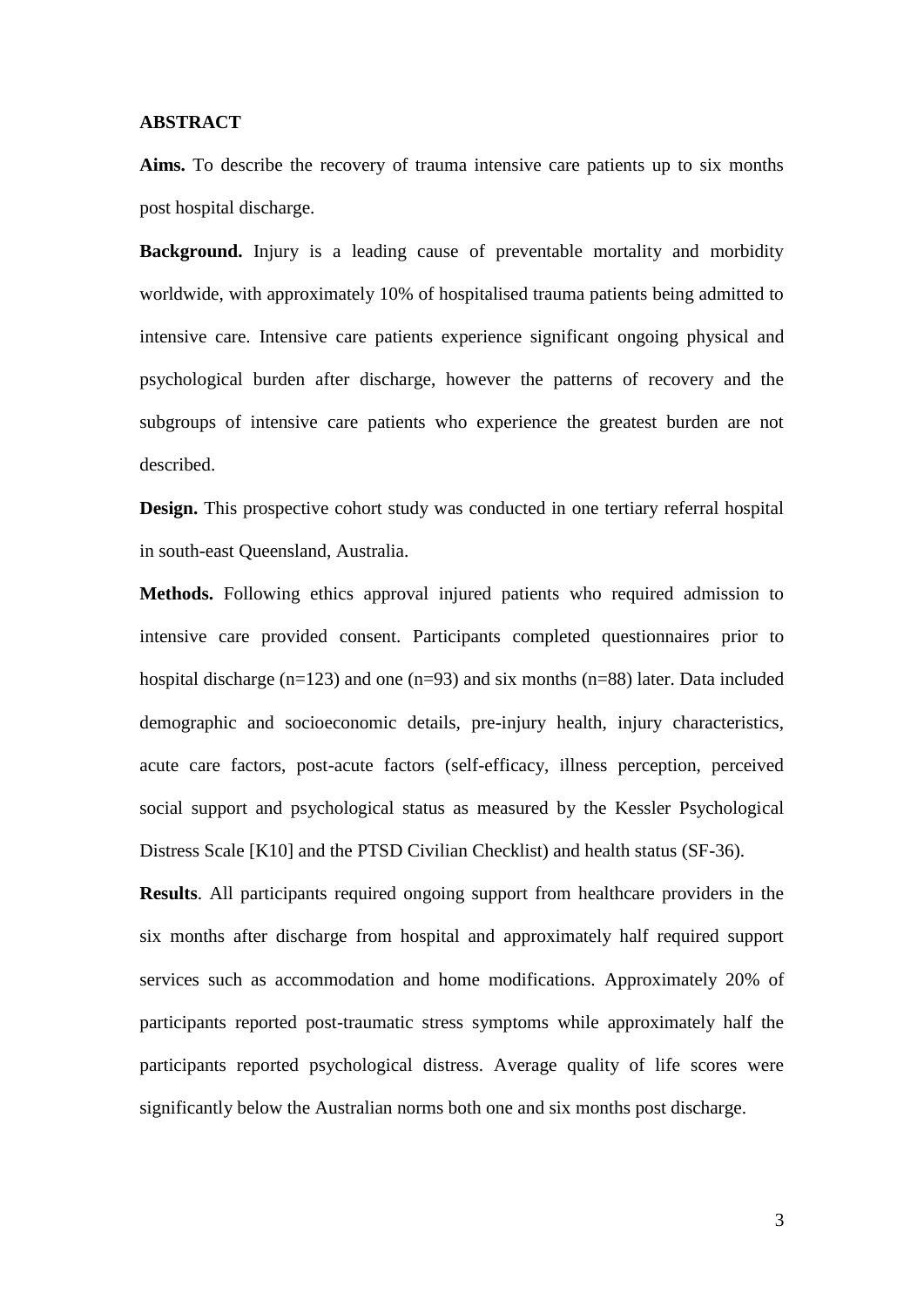**Conclusions.** Trauma intensive care patients rely on ongoing healthcare professional and social support services. Compromised health related quality of life and psychological health persists at six months.

**Relevance to clinical practice.** Effective discharge planning and communication across the care continuum is essential to facilitate access to healthcare providers and other support services in the community setting.

# **KEYWORDS**

intensive care; wounds and injuries; stress disorders, post-traumatic; health status; self-efficacy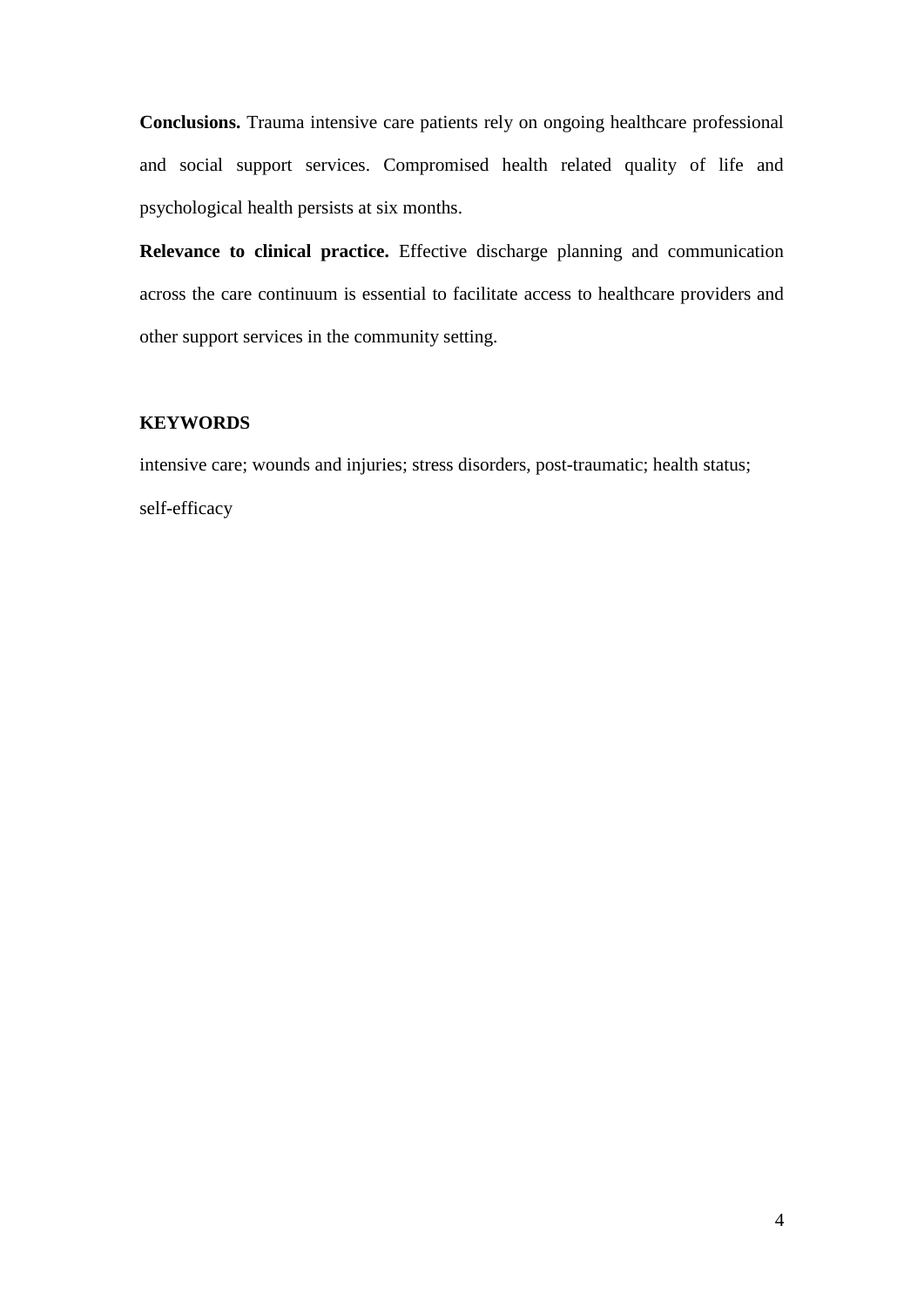#### **INTRODUCTION**

Injury is a leading cause of preventable mortality and morbidity and has been endorsed as a priority area for preventative and management interventions in multiple different countries (Australian Institute of Health and Welfare (AIHW) 2010, Hyder & Aggarwal 2009, Peden *et al.* 2002). Injury represents a major cost to families, the healthcare system and society (Connelly *et al.* 2006, Mathers *et al.* 1999).

Approximately 10% of trauma patients require admission to an intensive care unit (ICU) (Dallow *et al.* 2011), although there are few data to confirm if this pattern of care is internationally consistent. ICU patients experience ongoing physical and psychological burden after discharge from hospital (Needham *et al.* 2012). Understanding the recovery patterns of ICU trauma patients will enable development of a more responsive network of care during and immediately following hospital, with the potential to minimise disability, improve recovery and reduce cost in this population.

### **BACKGROUND**

Despite the prevalence and impact of traumatic injury, there has been limited investigation of long term recovery for this population. Recovery in this setting is influenced by many different factors that are present at the time of injury as well as during acute and post-acute care (Richmond & Aitken 2011). In Australia, injured adults report markedly lower health status after discharge from hospital compared with the general population (Aitken *et al.* 2007), consistent with research in other countries such as the United States and Scandinavia (Richmond *et al.* 2003, Sluys *et al.* 2005). Studies of recovery confirm compromised quality of life (QOL) in 20-60%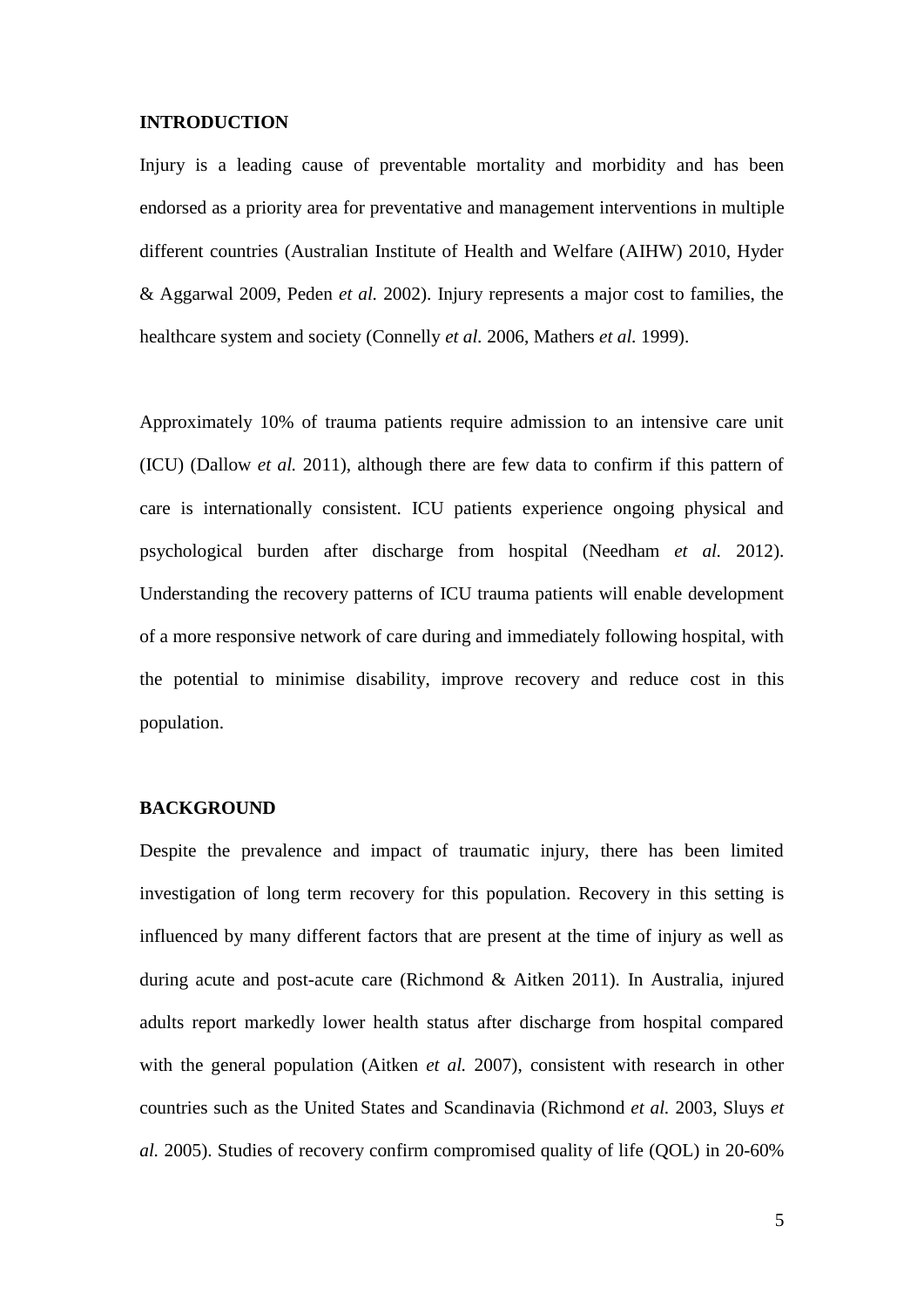of patients (Harris *et al.* 2008, Holtslag *et al.* 2007, Jackson *et al.* 2007a, Korosec Jagodic *et al.* 2006, Mata *et al.* 1996, Ringdal *et al.* 2009). By comparison with other ICU patients, trauma patients appear to experience a more problematic and variable recovery, reporting poorer health status and greater deterioration than surgical or medical patients (Badia *et al.* 2001, Niskanen *et al.* 1999).

Other aspects of health that have been reported as compromised in the trauma ICU population include physical function (Livingston *et al.* 2009), anxiety and depression (Jackson *et al.* 2007a, Toien *et al.* 2010) and post-traumatic stress disorder or its associated symptoms (Jackson *et al.* 2007a, O'Donnell *et al.* 2010, Toien *et al.* 2010).

Multiple factors have the potential to influence recovery in critically injured patients (Figure 1). These include demographic variables as well as both acute and post-acute components. The relationship between non-modifiable factors such as age, injury severity and location, length of ICU stay and gender (Badia *et al.* 2001, Harris *et al.* 2008, Holtslag *et al.* 2007, Mata *et al.* 1996, Ringdal *et al.* 2009, Toien *et al.* 2010), and recovery has been identified, although after controlling for these variables a large portion of variance in outcome remains. There is some evidence of a relationship between acute and early post-acute factors and long term recovery (Richmond *et al.* 2003, Sluys *et al.* 2005, Toien *et al.* 2010). Interventions targeted at modifying these factors could potentially improve recovery.

This ongoing longitudinal study was designed to describe recovery of trauma intensive care patients up to two years after hospital discharge and test a multifactorial model of recovery by identifying injury, acute and early post-acute factors associated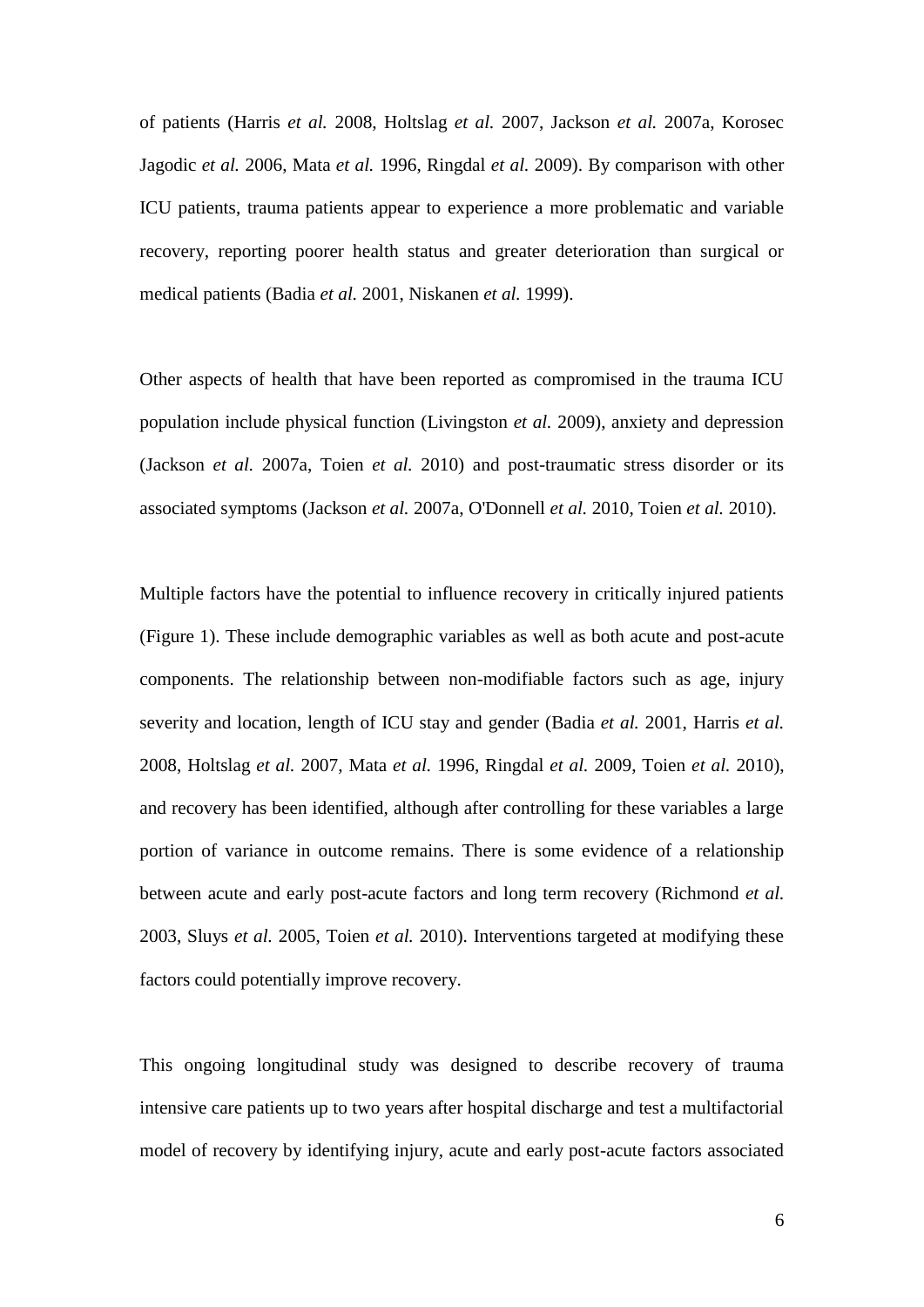with that recovery. In this first report we describe the recovery of trauma intensive care patients up to six months post hospital discharge.

### **METHODS**

A prospective cohort study of adult patients was undertaken in one tertiary referral hospital in South-East Queensland Australia. Recruitment extended from June 2008 to August 2010. This paper reports on participants' recovery at one and six months after hospital discharge.

# **Participants**

Consecutive adults  $(\geq 18$  years) were invited to participate in this study if they met the inclusion criteria of (i) allocated an injury code including International Classification of Diseases,  $10^{th}$  Revision – Australian Modification (ICD-10-AM) code:  $S00 - S99$ , T00 – T35, T63, T66 – 72 or T  $75 - 77$  and (ii) admitted to the ICU for the acute treatment of that injury. Patients were excluded for the following reasons: (i) spinal cord injuries with sensory and/or motor loss; (ii) burn injuries to >20% body surface area; (iii) traumatic brain injuries with a Glasgow Coma Score <14 after 24 hours or on extubation; (iv) history of psychosis or self-inflicted injury; (v) inability to communicate in English; (vi) prisoners; (vii) people without a home telephone; (viii) palliative care / patients expected to die. Exclusion criteria (i) to (iii) were designed to exclude patients who usually experience a significantly different recovery phase due to differing acute, rehabilitation and post-discharge care, when compared to the majority of seriously injured people. The remaining exclusion criteria related to the practicalities of following up patients.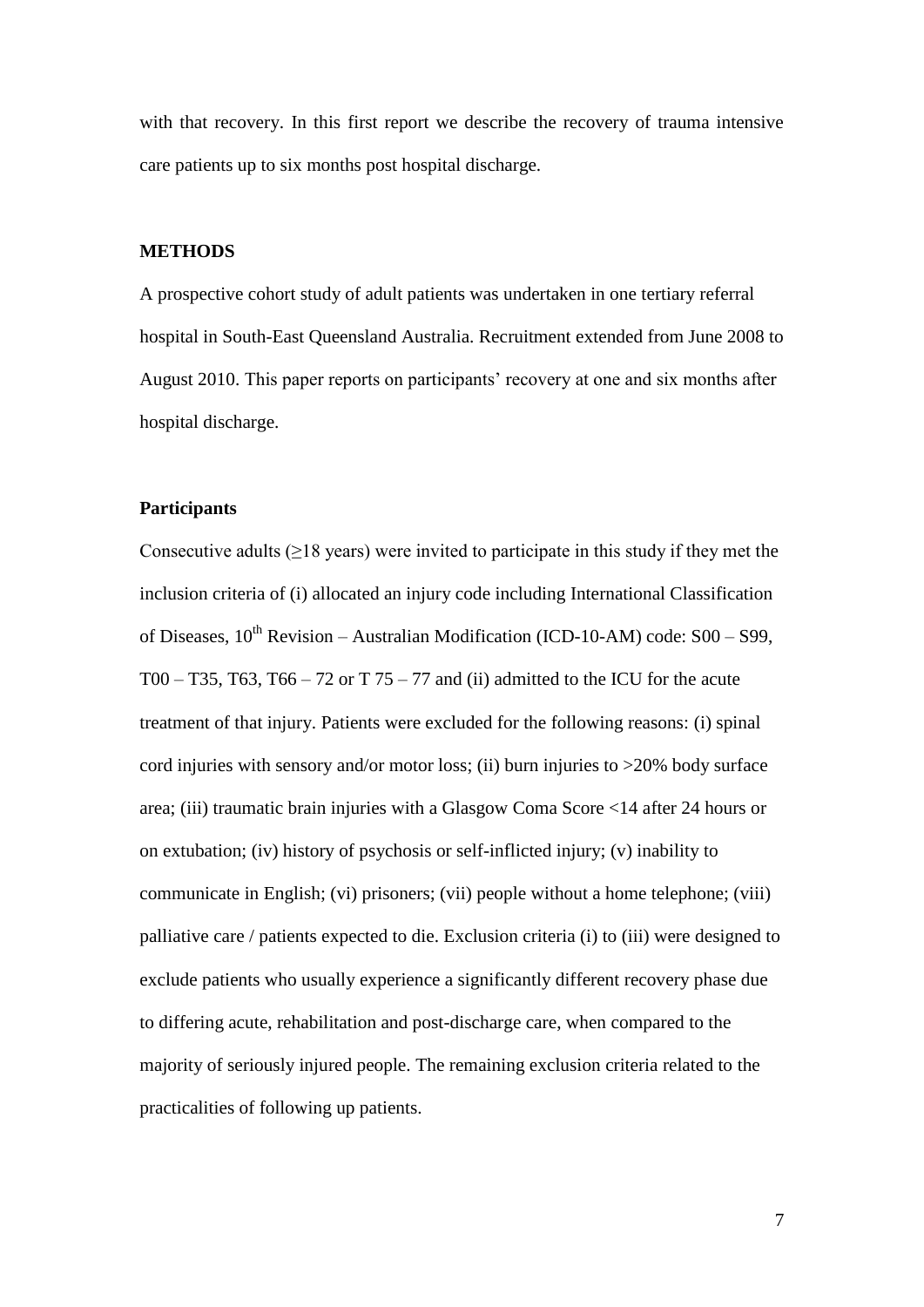#### **Data Collection**

Potential participants were identified during their admission to the ICU, and were approached regarding the study several days after transfer to a hospital ward. Following informed consent, and at a time when discharge from hospital was planned during the next 72 hours, the initial questionnaire was completed. This questionnaire included demographic details and the Physical Function sub-scale of the Medical Outcome Study Short Form-36 Version 2 (SF-36) based on function in the week prior to the injury (Ware & Sherbourne 1992). Next of kin assisted with completion of this questionnaire when required.

Follow-up questionnaires were posted to the participants at one and six months post hospital discharge, with a covering letter providing instructions for participants to complete the questionnaires within the next week at a time convenient to them, but without assistance from family members/ friends. An appointment for a phone interview was then scheduled so participants could read their answers to the research assistant. A postage paid envelope was also provided if the participant preferred to return their questionnaire by mail. For a small number of participants email communication was used. Up to five attempts to contact participants were made at each of the follow-up points. This combination of mail and telephone contact was designed to provide participants with time to consider their answers to each question while optimizing follow-up rates by not relying exclusively on questionnaires being returned via the mail. Other procedures to optimise retention of participants included obtaining contact details for two family members/friends and their General Practitioner at the time of enrolment so that the study team had alternative methods of contacting them if they relocated, providing a free call telephone number for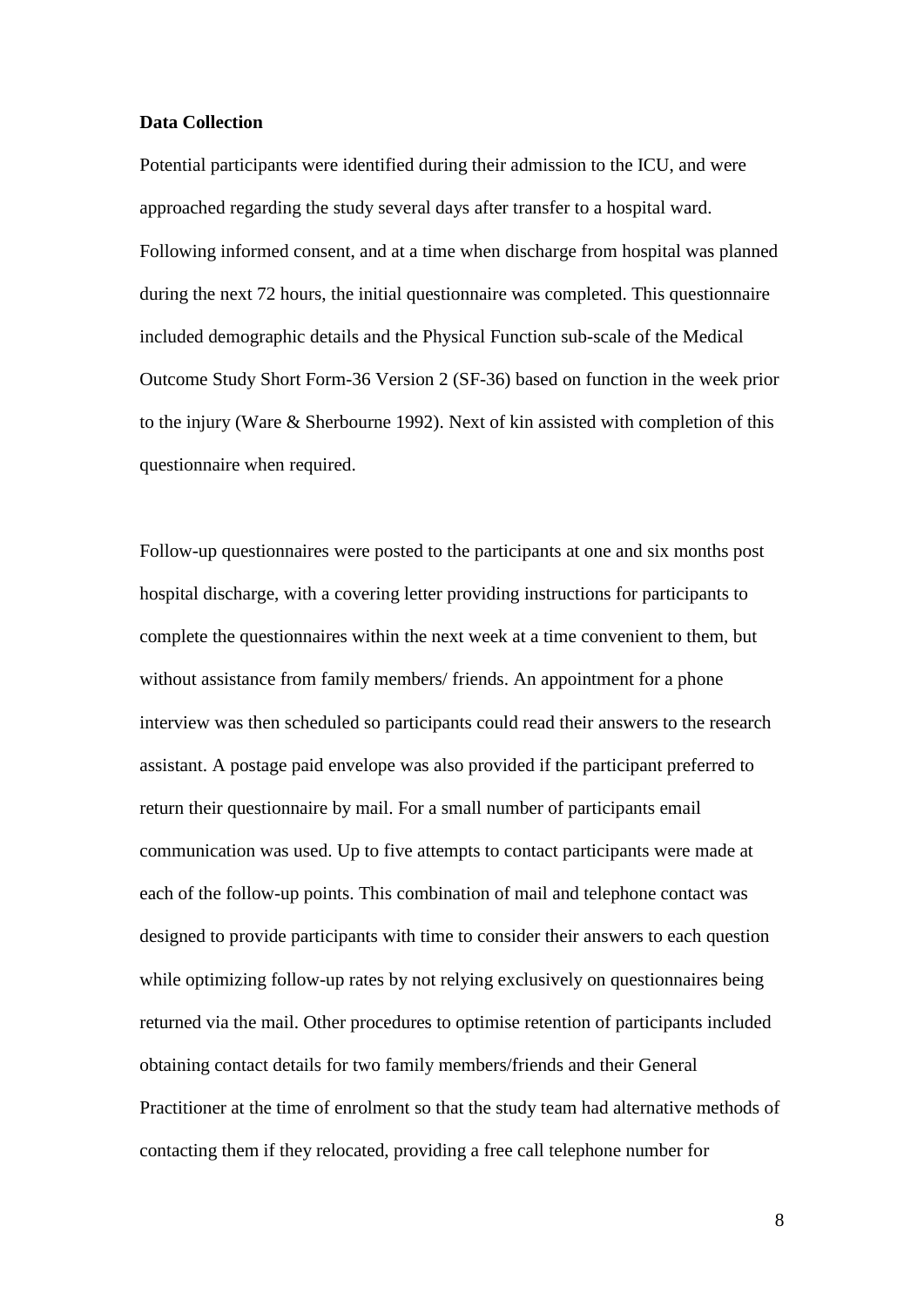participants to contact the study team and sending regular postcards to participants reminding them of the study.

Data were collected from multiple sources including the participants, their health care records and the Queensland Trauma Registry (QTR). Data quality within the QTR was optimised by a combination of using trained coders, direct extraction from the health care record, a series of education and audit processes and the conduct of logic and range checks on collected data. The outcome variable of health status was measured via the SF-36. Variables collected included: demographic details (age, sex, marital status, indigenous status, highest educational level); socioeconomic details (work status, household income, private health insurance); pre-injury health (physical function as measured by the SF-36 physical function subscale, co-morbidities); injury characteristics (mechanism of injury, body region with most severe injury, injury severity score [ISS]); acute care factors (severity of illness [Acute Physiology and Chronic Health Evaluation - APACHE], ICU length of stay [LOS], hospital LOS, underwent surgery, developed a complication); and post-acute factors (self-efficacy, illness perception, perceived social support and psychological status as measured by the Kessler Psychological Distress Scale [K10] and the Post-Traumatic Stress Disorder [PTSD] Civilian Checklist).

*Illness Perception:* The Brief Illness Perception Questionnaire (BIPQ) contained eight items using a  $0 - 10$  response scale to assess cognitive illness and emotional response (Broadbent *et al.* 2006), and another item examining causal factors in the participants' illness. The word 'illness' was replaced with 'injury' in this study. Scoring involved the reversing of items 3, 4 and 7, then the summing of the eight items for a total score.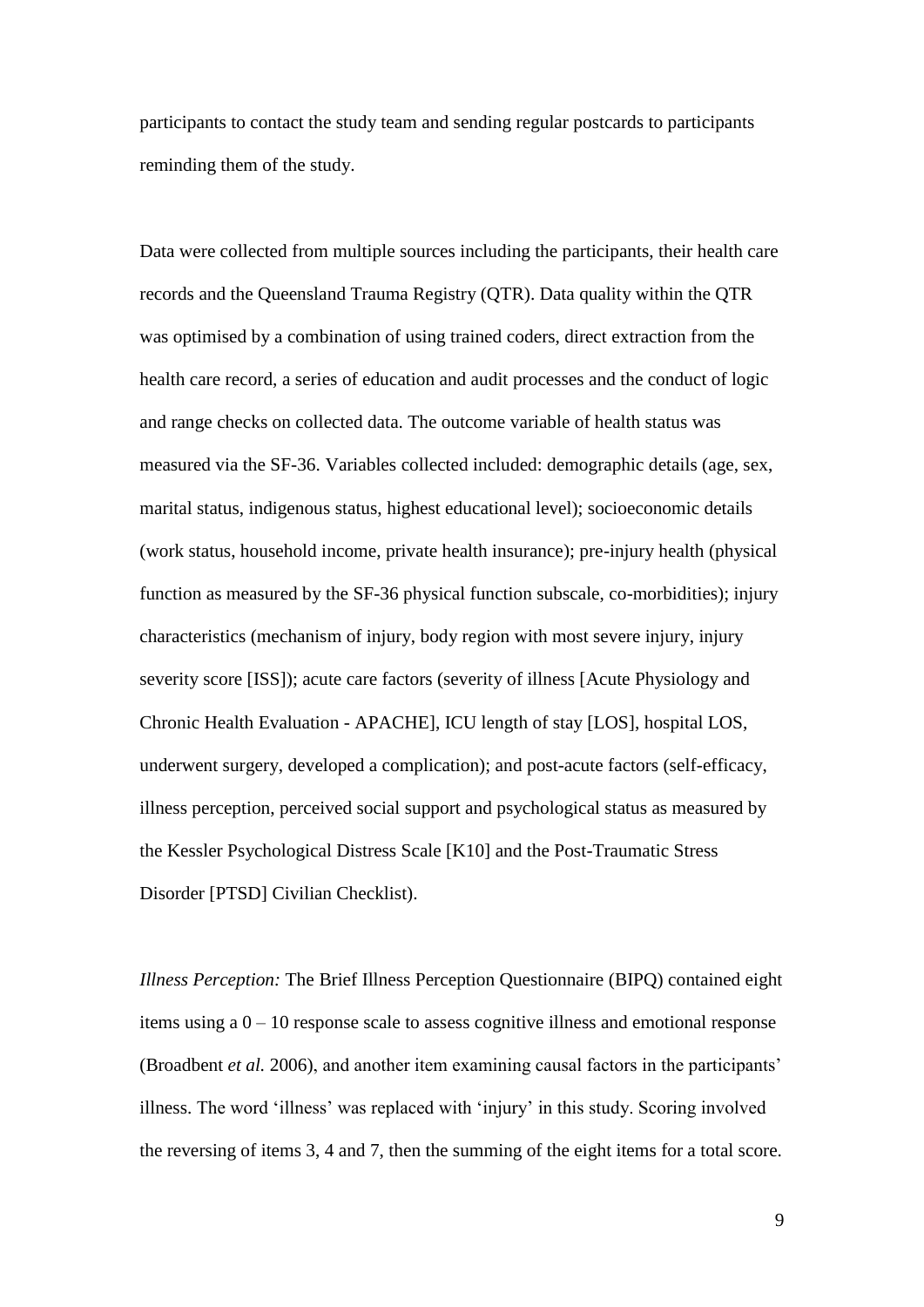A higher score reflected a perception that the injury exerted more influence on the participant's life. Good predictive validity has been demonstrated in a cohort of myocardial infarction patients while discriminant validity was confirmed by identifying differences in IPQ scores in patients with a range of acute and chronic diseases including myocardial infarction, asthma, diabetes and colds (Broadbent *et al.* 2006). Reliability of the Brief IPQ in the present study was good (internal consistency coefficient at one month  $\alpha$ = 0.74; six months  $\alpha$ = 0.84).

*Social support:* The Multidimensional Scale of Perceived Social Support (MSPSS) used a 12-item Likert-type response (1: very strongly disagree to 7: very strongly agree) to assess an individual's perception of how much he or she received social support, with higher scores indicating greater perceived social support (Zimet *et al.* 1988). Four items assessed each of the three sources of social support (family, friends and significant others); subscale and total scores were obtained by summing scores and dividing by the relevant number of items. The validity of these subscales has been demonstrated by the scale developers (Zimet *et al.* 1990). Reliability of the MSPSS at one and six months was between  $\alpha$  0.95- 0.97 for the total scale and  $\alpha$  0.89- 0.95 for each of the subscales.

*Self-Efficacy:* The Self-Efficacy Scale (SES) is a six item, 10-point Likert scale designed to measure patients' confidence in undertaking daily activities, in other words their perceived ability to undertake tasks and achieve results. Total SES was derived by taking the average of the six items with responses ranging from one (not at all confident) to 10 (totally confident); the structure and scoring of this scale has shown good validity in patients with chronic health problems (Lorig 1996, Lorig *et al.*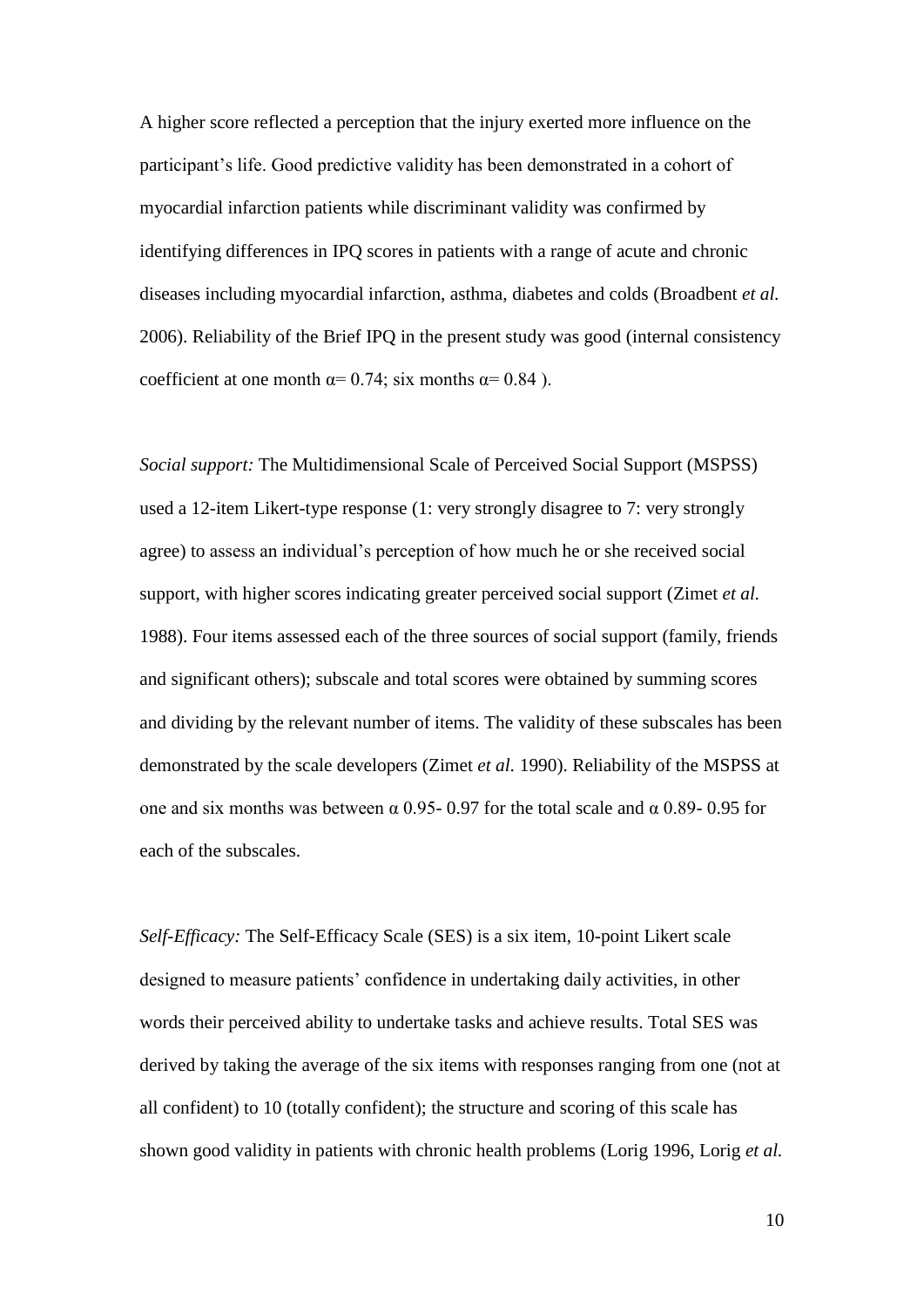2001). Reliability of the one and six month SES in the present study was good (internal consistency coefficient  $\alpha = 0.93$  and  $\alpha = 0.94$  respectively).

*Psychological Distress:* The Kessler Psychological distress scale (K10) measured 10 items related to psychological distress on a five point scale (1: none of the time to 5: all of the time), higher scores indicated greater distress (Kessler *et al.* 2002). This scale has previously demonstrated high levels of validity in large cohorts in both Australia and the United States of American (Kessler *et al.* 2002) and reliability at one and six months in the current study was excellent (internal consistency coefficient  $\alpha$  = 0.89 and  $\alpha$  = 0.93 respectively). K10 cut-off scores developed by the Clinical Research Unit for Anxiety and Depression (CRUfAD), University of New South Wales provided further interpretation of prevalence levels of psychological distress (Australian Bureau of Statistics 2001).

*Post-Traumatic Stress:* The PTSD Checklist - Civilian Version (PCL-C) measured trauma related stress on a self-report Likert scale (1: not at all, 5: extremely) of 17 items (Weathers *et al.* 1993), with higher scores indicating more post-traumatic stress. A multifaceted algorithm was also applied to derive PTSD symptoms consistent with a diagnosis of PTSD (i.e. individual meets Diagnostic and Statistical Manual of Mental Disorders IV symptom criteria). Combining methods as previously validated provided insight into both severity and patterns of symptoms (Weathers *et al.* 1993). Evidence cited by the National Centre for PTSD suggested a 10-20 unit change as clinically meaningful (http://www.ptsd.va.gov/professional/pages/assessments/ptsdchecklist.asp). Reliability of the one and six month PCL-C total score in the present study was excellent (internal consistency coefficient  $\alpha = 0.93$  for both).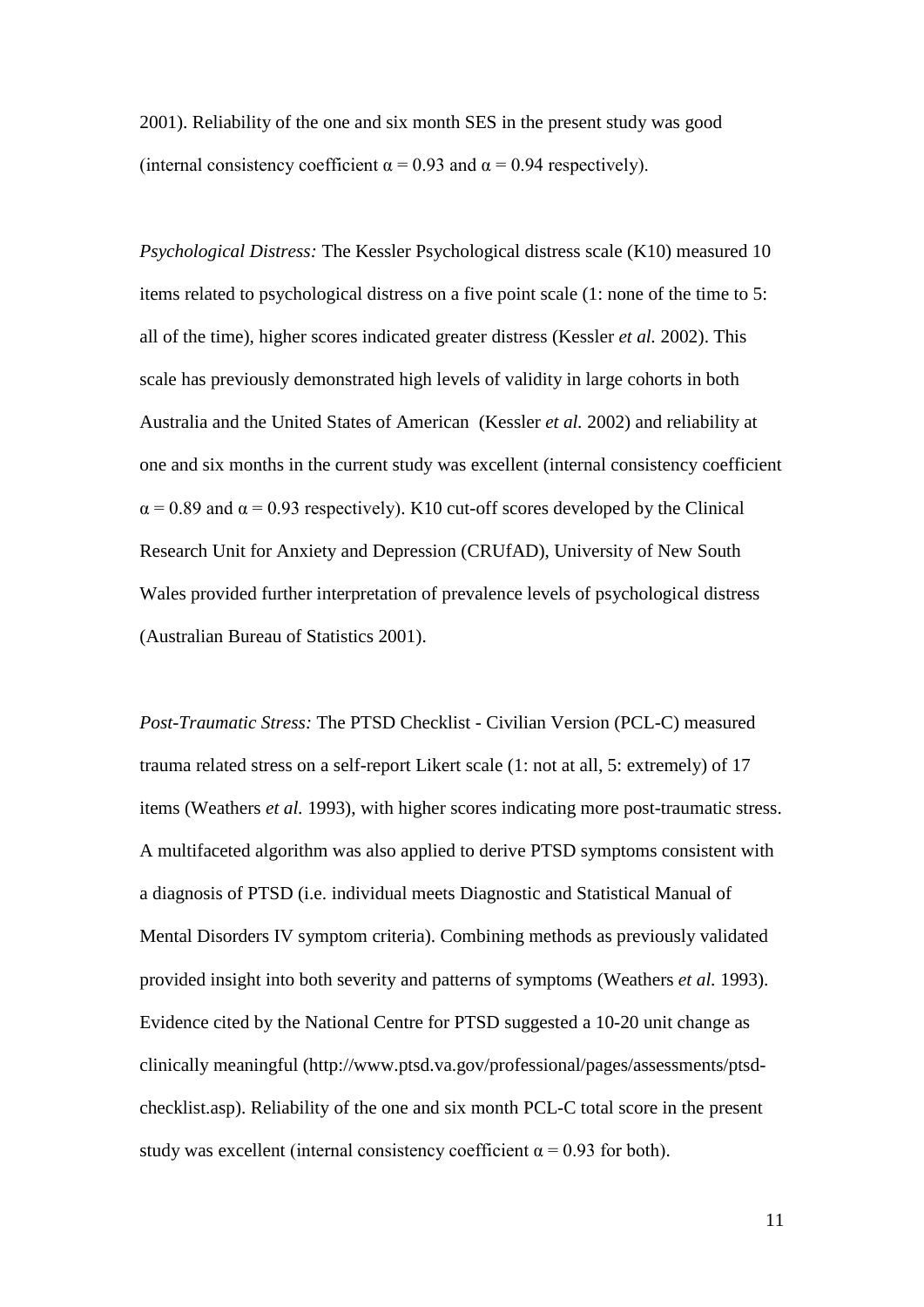*Health Status*: was measured via the SF-36v2; a 36 item instrument that measured health status across eight domains or sub-scales (Physical Functioning [PF], Role Functioning, Bodily Pain, General Health, Vitality, Social Functioning, Role Emotion and Mental Health) and two component summary scores that provided an overall estimate of physical and mental health (Physical Component Score, PCS, and Mental Component Score, MCS). Physical health at the time of injury was assessed through retrospective completion of the PF subscale. The SF-36 is well validated in many different populations in both the acute and chronic setting (Ware & Sherbourne 1992).

The eight sub-scales and two component scores were computed and presented as norm-based T-scores allowing for easier interpretation (standardised scores with a population mean of 50 and a standard deviation of 10). Higher scores on each of the sub-scale and summary scores indicated better health status. Participants were requested to complete the questionnaires based on their experience over the past four weeks.

QualityMetric Health Outcomes  $\text{TM}$  Scoring Software 4.5 was used to produce raw scores (range  $0 - 100$ ), however as the software scoring algorithm was determined from United States population norms, T-scores were calculated using Australian normed mean T-scores (Hawthorne *et al.* 2007). The PCS and MCS were based on the same Australian norms and were weighted with Australian coefficients.

#### **Data analysis**

Recruitment numbers, eligible patient numbers, numbers consenting, the participant numbers at each measurement wave, and attrition data are reported using a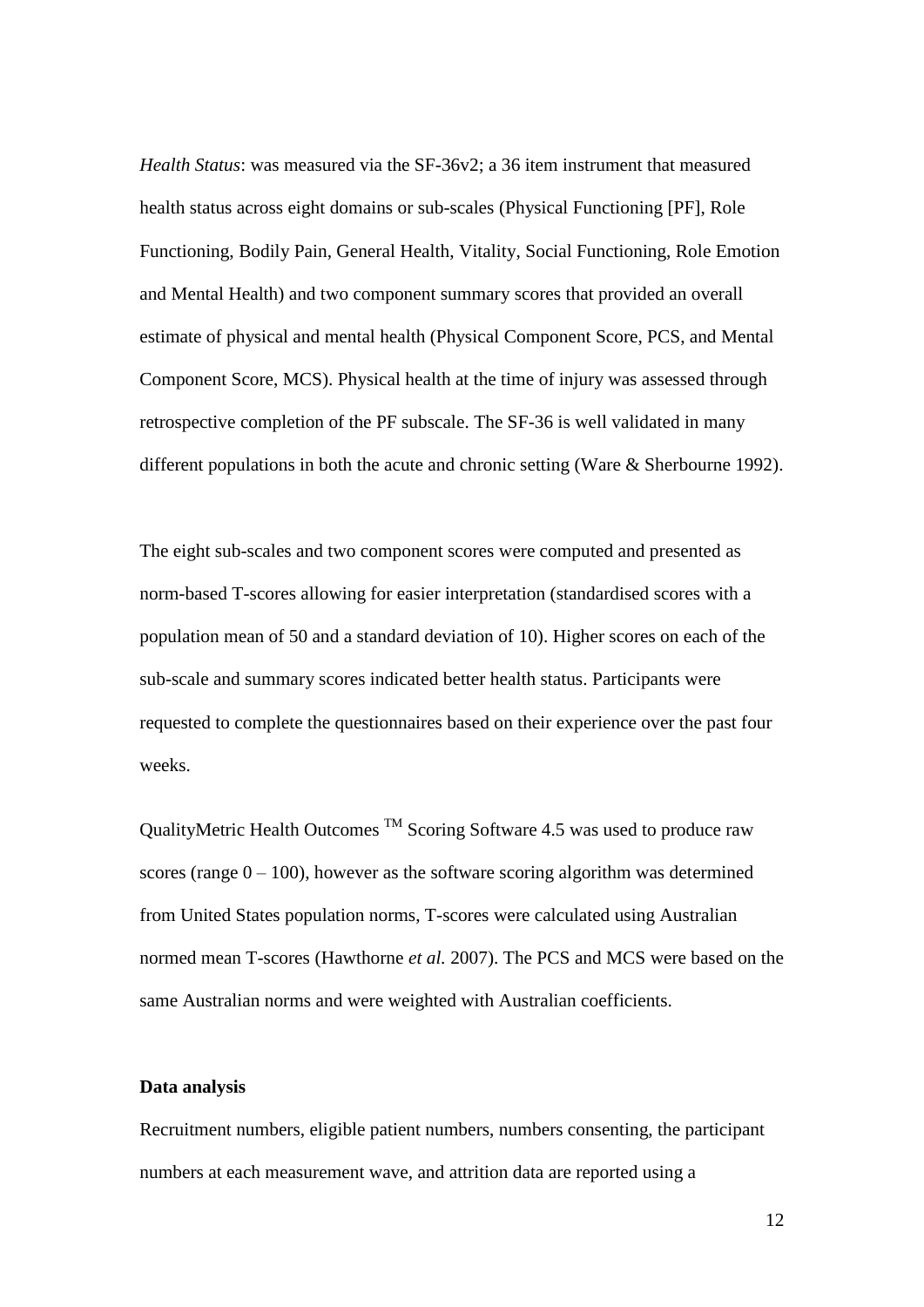CONSORT style approach. Statistical analyses were performed using Stata 11 (Statacorp/Texas). Data were cleaned and checked for missing values and invalid responses. Continuous/interval data were expressed as mean  $\pm$  standard deviation  $(SD)$  or median  $\pm$  interquartile range (IOR) based on normality of data. Categorical data were presented as counts and percentages.

Distribution checks were performed on all continuous/interval data involving comparisons over time and appropriate parametric or non-parametric tests were performed. All statistical tests were two tailed and considered significant at  $\alpha$ <0.05. A repeated measures t-test was used to compare continuous normally distributed data at one and six months, with the Wilcoxon signed-rank test used when data distributions departed from normal. McNemar's test was used to compare changes in proportions over time for dichotomous categorical data and Bowker's test of symmetry to assess any shifts over time for categorical data with more than two categories. Comparison of the baseline data for those who did and did not respond to the one and six month surveys has been undertaken to examine representativeness of the final sample.

Scores were calculated if a respondent had not answered all items with scores computed when one item was missing. If two or more items on a measure were missing, summary scores were not computed. An estimate was substituted for a missing data item based on the individual response to other items, in this case the average score of the completed items in the same scale and/or subscale, was used. Calculations for SF-36 health domains employed a missing score estimator method incorporated within the QualityMetric Scoring Software.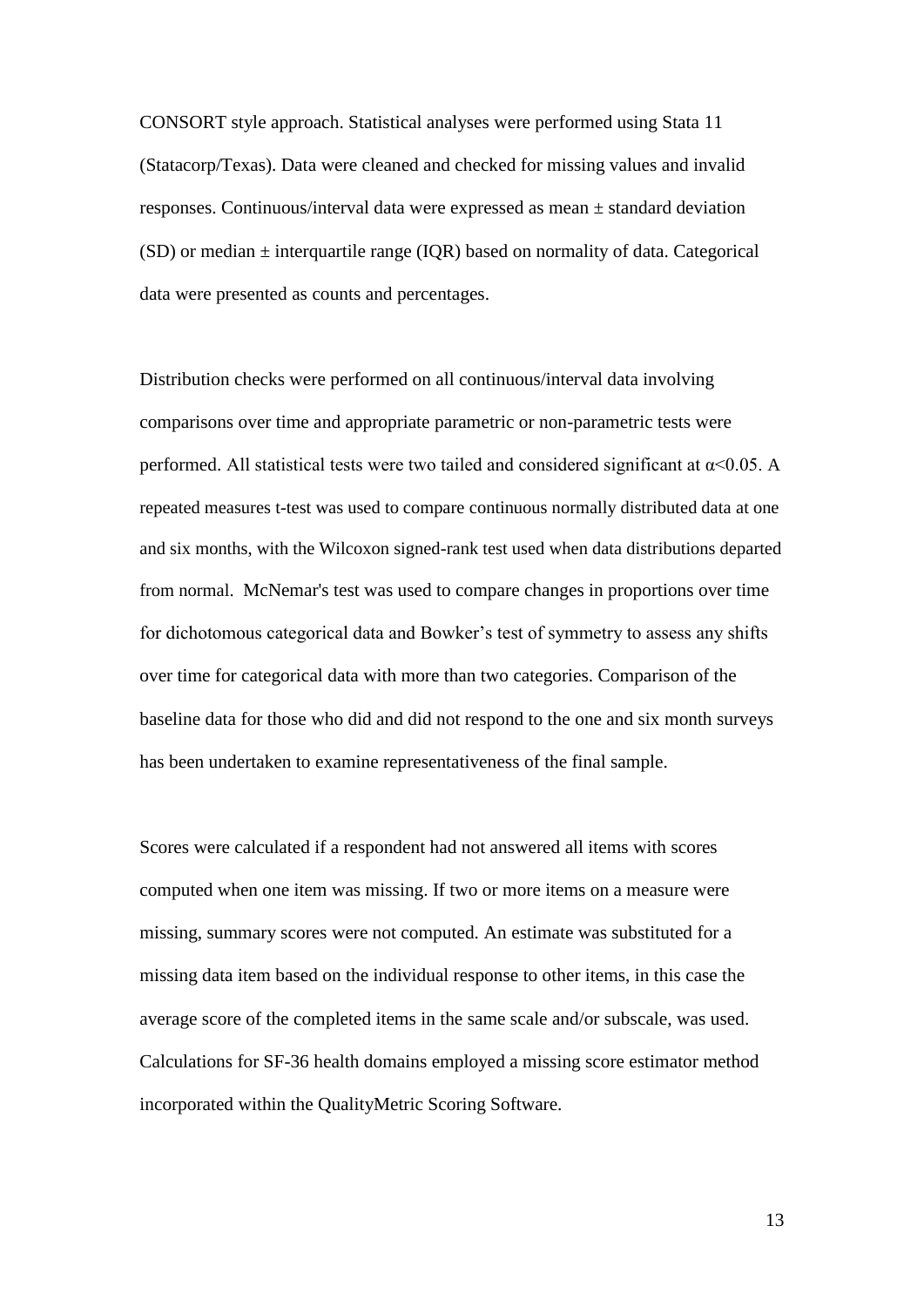#### **Ethical Considerations**

Approval to conduct this study was gained from the Human Research Ethics Committee's (HREC) of the participating hospital and university. All participants provided informed consent prior to data collection and were free to withdraw from the study at any time. At the beginning of the phone call to gain the results of each questionnaire the participant's willingness to continue in the study was ascertained. The routine operation of the QTR is approved by the HRECs of all participating hospitals and The University of Queensland, and is recognized within the provisions of the Health Legislation Amendment Regulation (no. 7) 2006 under the Health Services Act 1991 (Queensland) for the purpose of collection data.

#### **RESULTS**

One hundred and twenty three participants consented to enrolment and completed the baseline questionnaire during their hospitalisation for the acute treatment of injury. Participant numbers reduced to 93 and 88 at one and six months respectively (Figure 2). Participants were just under 40 years old and were predominantly male. Approximately half of the cohort was married or in a defacto relationship, and a similar proportion were in full time work. Other demographic details are outlined in Table 1. Forty percent of the cohort smoked and one quarter had private health insurance although a further quarter of the cohort was covered by other insurance such as workers compensation in relation to their current injury (Table 1).

Responders were similar to non-responders at both one and six months except in regard to age. Responders were significantly older than non-responders at one month (43 vs 31 years,  $z = -2.24$ ,  $p=0.025$ ) and six months (43 vs 33,  $z = -2.26$ ,  $p=0.024$ ).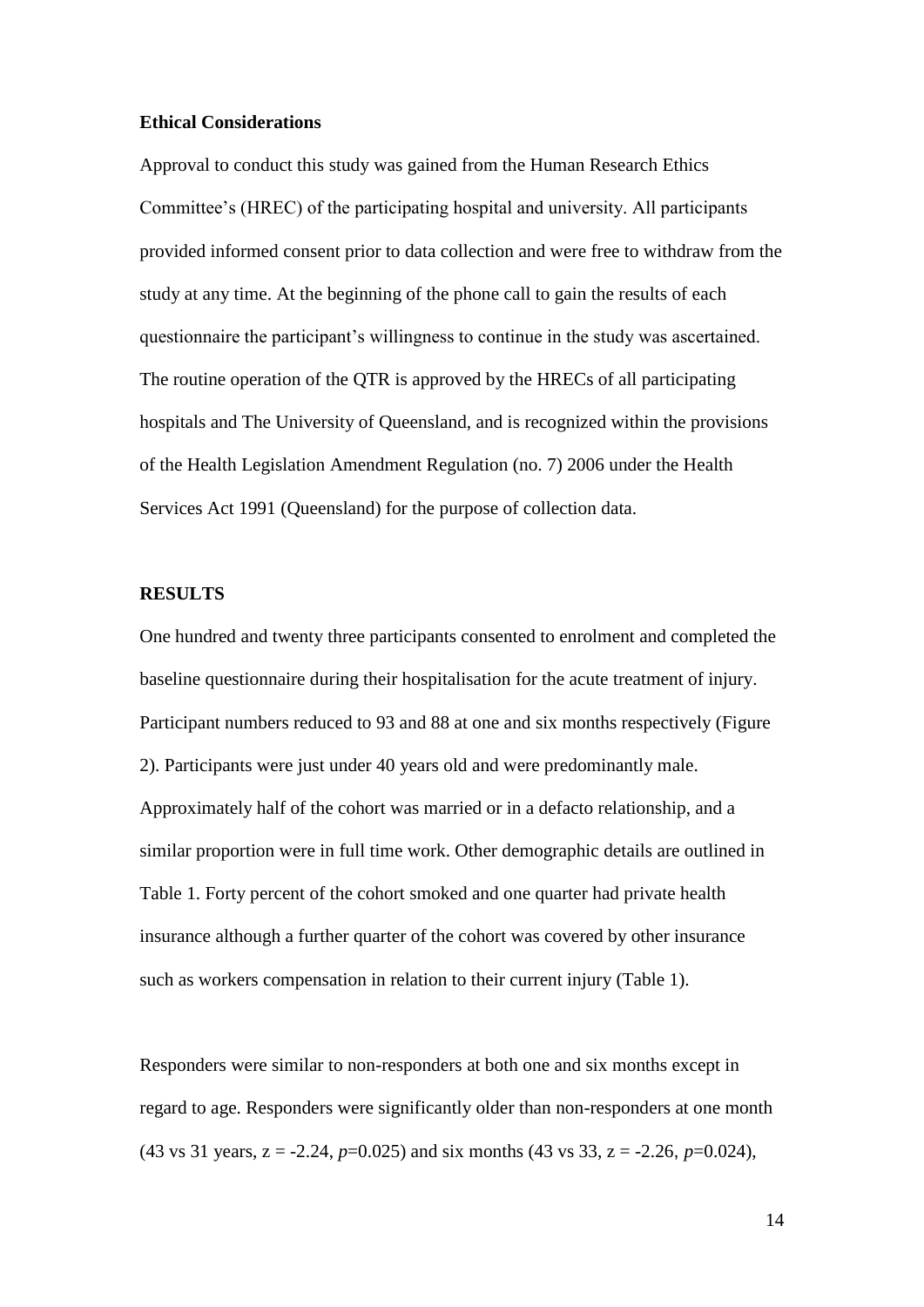demonstrating a larger loss of younger participants at follow-up. Responders and nonresponders at one month did not differ in their reported pre-injury PF scores which were 53.7 and 52.9 respectively  $(t_{121} = -0.40, p=0.691)$ .

Median hospital length of stay was 20 days, with just under 3 days spent in ICU (Table 3). The median ISS for patients was 19 (IQR 13-29) with the largest number of injures involving the head, face and neck (33%), follow by the thorax (26%) and lower extremities (22%). Two thirds of injuries were a result of a road traffic crash and 15% due to a fall. Just under a third of patients underwent surgery during the acute treatment period of their hospital stay, while just over a third of patients developed a complication while in hospital (Table 3).

During 72 hours prior to hospital discharge a family conference was documented in one out of five patients, with the majority being completed in person (90%). Just over half of the family conferences were held by an allied health worker, typically an occupational therapist.

Within the first month post hospital discharge, the majority of patients had visited at least one healthcare provider (HCP), with patients seeing on average three different HCP (IQR:1-4) since leaving hospital (Table 4). Patients most frequently visited a general practitioner, pharmacist, physiotherapist or occupational therapist. Sixty three percent of patients visited a HCP via the public sector, and 16 % reported seeing a HCP in private sector. Around 14% of patients' had the HCP visit them in their home.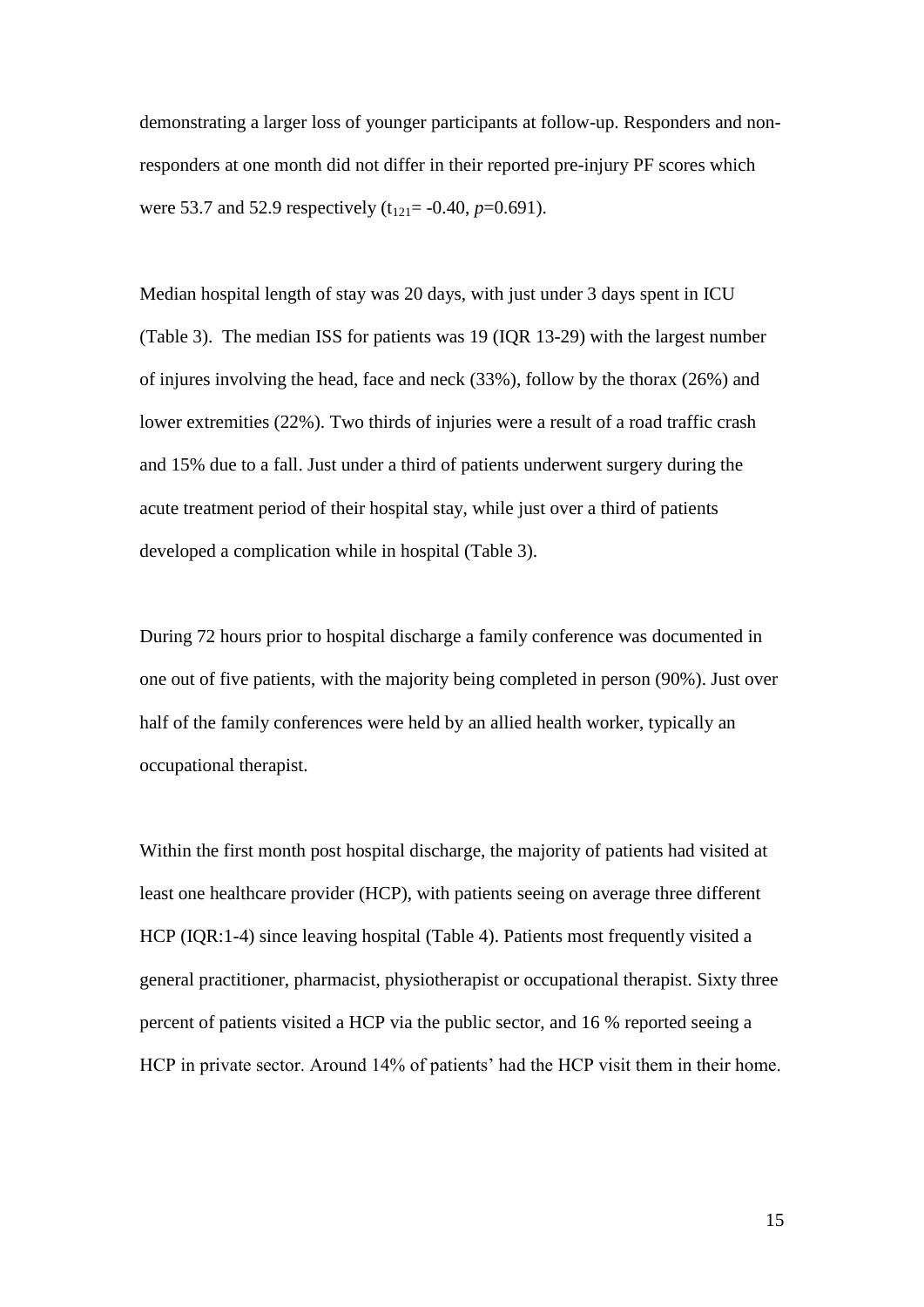The majority of patients followed up at six months had visited at least one HCP in the preceding five months, seeing on average three different HCP in that period (IQR: 2- 4.5). The most commonly accessed HCP were GPs, pharmacists, physiotherapists, orthopedic surgeons or hospital based doctors (Table 4). Again, the majority of HCP were accessed via the public sector (34%), 26% visiting a HP in private sector and 2% seeing a community sector HCP. Just over 3% of patient reported a HCP had visited them at home.

One month post discharge half of all patients had organised some form of support service, with the majority (80%) using no more than two services since returning home (Table 4). These services predominantly consisted of supported accommodation, either formal or from relatives/friends, nursing services, home modifications and travel assistance and continued to be required six months after discharge from hospital.

Participant's perception of their social support decreased slightly over time (Table 5). Change in the family component of support showed the most significant decrease over time (t<sub>78</sub>=2.75, *p*=0.007), followed by significant others (t<sub>76</sub>=2.02, *p*=0.0.047), with no change in perceived friends' support  $(t_{78}=1.08, p=0.285)$  (Table 5).

There was no significant difference in average PTSD symptom scores, or proportion of the cohort classified as symptomatic for PTSD, at one and six months post discharge (Table 5). There were eight patients who were non-symptomatic at one month but symptomatic at six months and a further six patients who were symptomatic at one month but non-symptomatic at six months. The distribution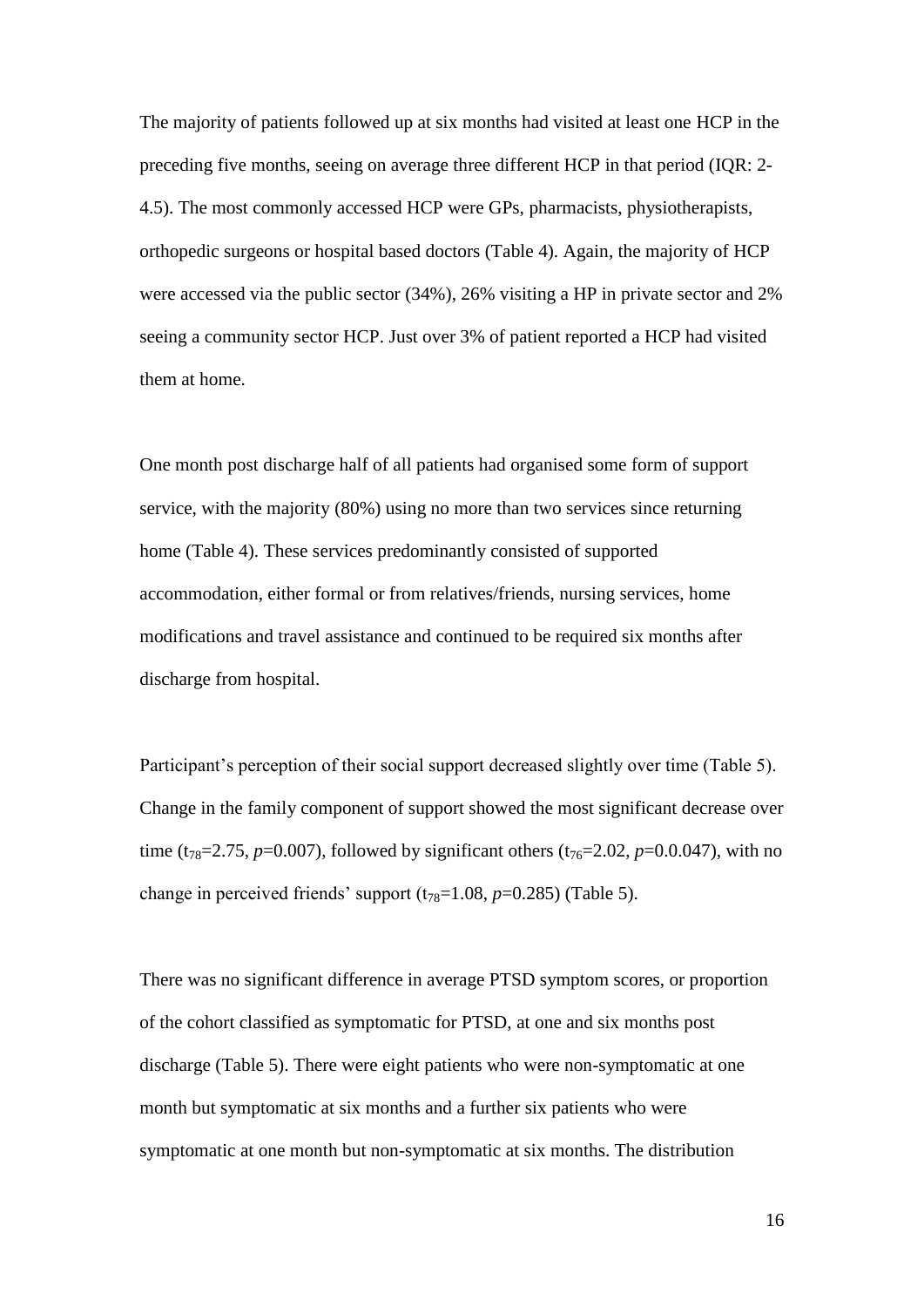between the symptomatic and non-symptomatic groups at one and six months was not statistically significant (Exact McNemar *p*=0.791).

Psychological distress K10 scores did not show any significant change over time  $(t_{78}=$ 1.0, *p*= 0.316) (Table 5). Amongst participants who completed data collection at one and six months, around 70% (n=55) did not change CRUfAD categories over this time period. Four participants (5%) classified as 'low or medium-risk' at one month were classified as 'high-risk' at six months. Conversely 11 participants (14%) classified as 'high risk' at one month were classified as 'low or medium risk' at six months. Overall shifts between CRUfAD categories from one to six months were not statistically significant (Bowker's test of symmetry = 1.0,  $df = 3$ ,  $p = 0.801$ ).

Self-efficacy increased by a small amount from one to six months, but this change was not statistically non-significant  $(t_{78}=0.92, p=0.360)$  (Table 5). Illness perception scores reduced by an average of 4 units from one to six months and this reduction was statistically different  $(t_{78}=3.15, p=0.002)$  (Table 5).

The average PF score was reported as slightly above the Australian norms pre-injury (Figure 3). All sub-scale scores were significantly below the norms by one month post discharge (p<0.001 for all sub-scales). Most subscale scores increased significantly from one to six months post discharge (Table 6) but still remained significantly below the norms in all areas ( $p<0.001$  for all subscales) (Figure 3). Both component summary scores also remained significantly below the norms  $(p<0.001$  for both summary scores).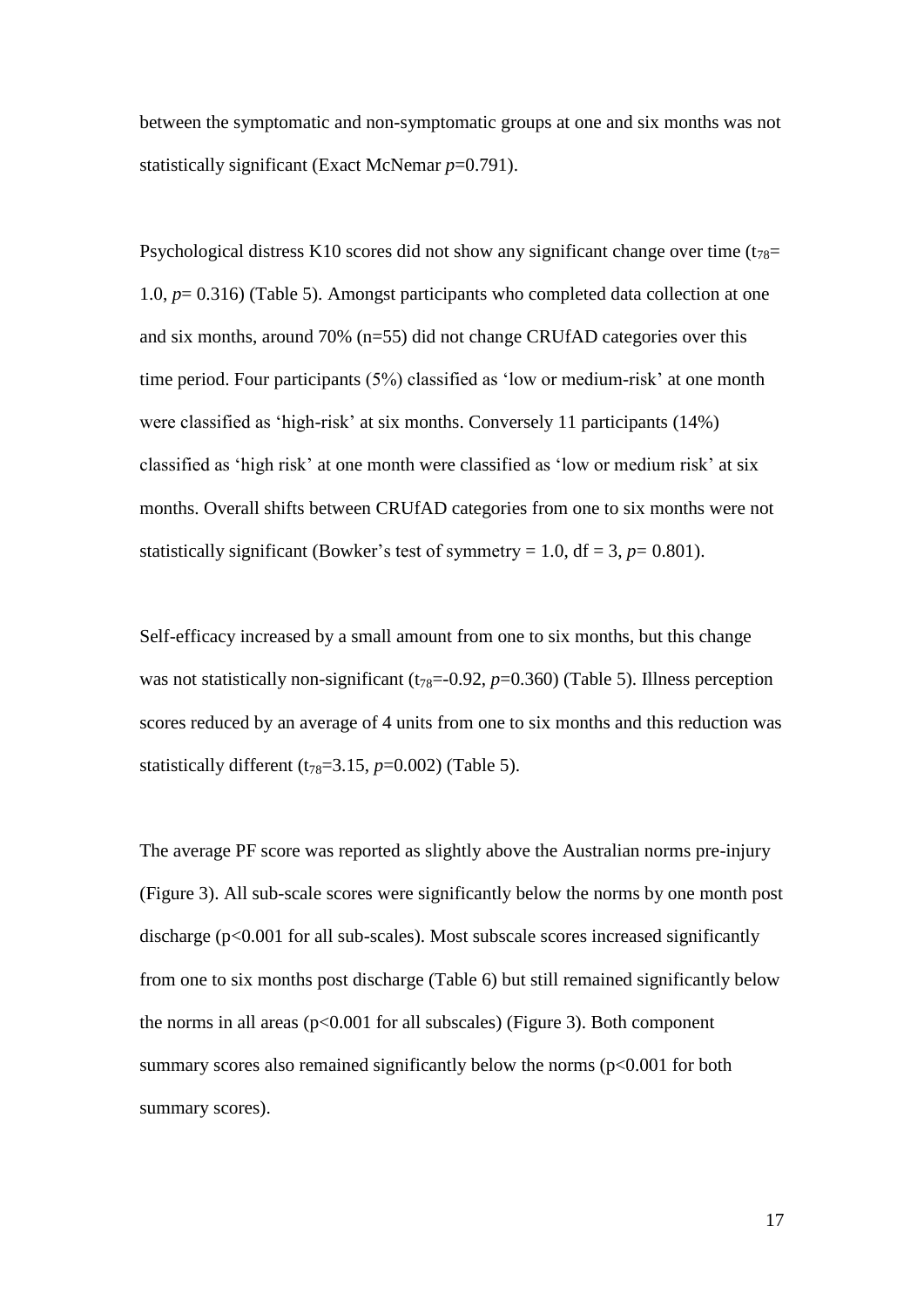#### **DISCUSSION**

The participants enrolled in this cohort were similar to the global Queensland trauma population in regard to age, although males were slightly over-represented (Dallow *et al.* 2011). Injuries that occurred as a result of road traffic crashes were also over represented, perhaps reflecting the more severely injured patients who required admission to ICU.

Only half of the participants were in full-time work at the time of their injury, with a further one fifth in part time or casual work resulting in almost three quarters of the group being in paid employment. Six months post injury only a total of 50% of the participants were in any work regardless of whether it was full-time, part-time or casual. The finding of approximately 70% of participants working prior to the injury is lower than that reported by O'Donnell and colleagues in a similar Australian cohort (O'Donnell *et al.* 2010), but consistent with that reported by Harris and colleagues in a larger Australian study where they also found a reduction in employment after hospital admission for the treatment of injury from approximately 70% to 50% (Harris *et al.* 2008). The reduction in employment does not appear to be due to systematic loss to follow-up of those in paid employment, but movement from paid employment to disability and unemployment benefits. For example, when considering the 88 respondents at six months, 46 had been in full time employment at the time of their injury, this had reduced to 29 in full time employment at six months with 12 moving to disability, unemployment and other benefits.

Only one quarter of the participants had private health insurance, although a further 30% had other insurance relevant to this injury such as workers compensation.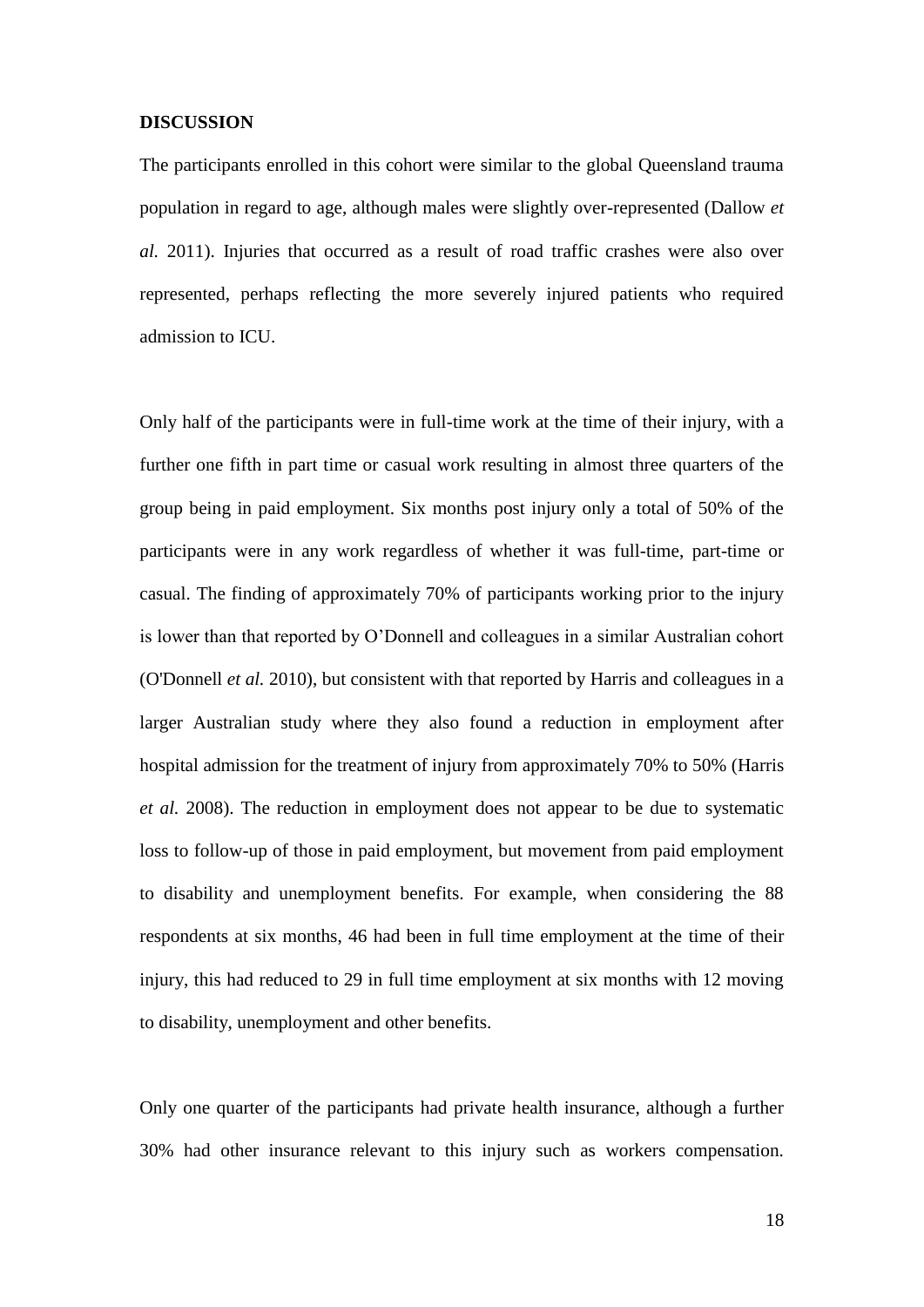Almost half of the participants had no insurance cover for treatment of their injuries and so are likely to remain dependent on the public health system for their rehabilitation.

Study participants had an average ISS of 19 and spent an average of three days in ICU, but their average hospital stay was almost three weeks. The pattern of approximately 15% of the hospital stay being in ICU was slightly below other Australian cohorts where just over 20% of hospital time was in ICU (Harris *et al.* 2008, O'Donnell *et al.* 2010), and significantly below patterns reported in the USA and Europe where 35 – 60% of the hospitalisation was spent in ICU (Holtslag *et al.* 2007, Livingston *et al.* 2009, Ringdal *et al.* 2009, Toien *et al.* 2010). This low proportion of hospitalisation in ICU may reflect organisational patterns in Australia where ICU beds represent a smaller proportion of the hospital, and therefore patients are transferred to ward care while they remain more severely ill than in some other countries.

The ongoing reliance on healthcare and social service providers has not been previously reported in this population. Overall healthcare provider utilisation increased from one month to six months, however part of this increase may have been due to the longer timeframe. More than 20% of participants accessed the services of a psychologist, while close to half the participants used physiotherapy services and one third used occupational therapy services. Half of the participants required social services in the first month, predominantly supported accommodation, nursing services or home modifications, however this had reduced to 36% by six months post injury.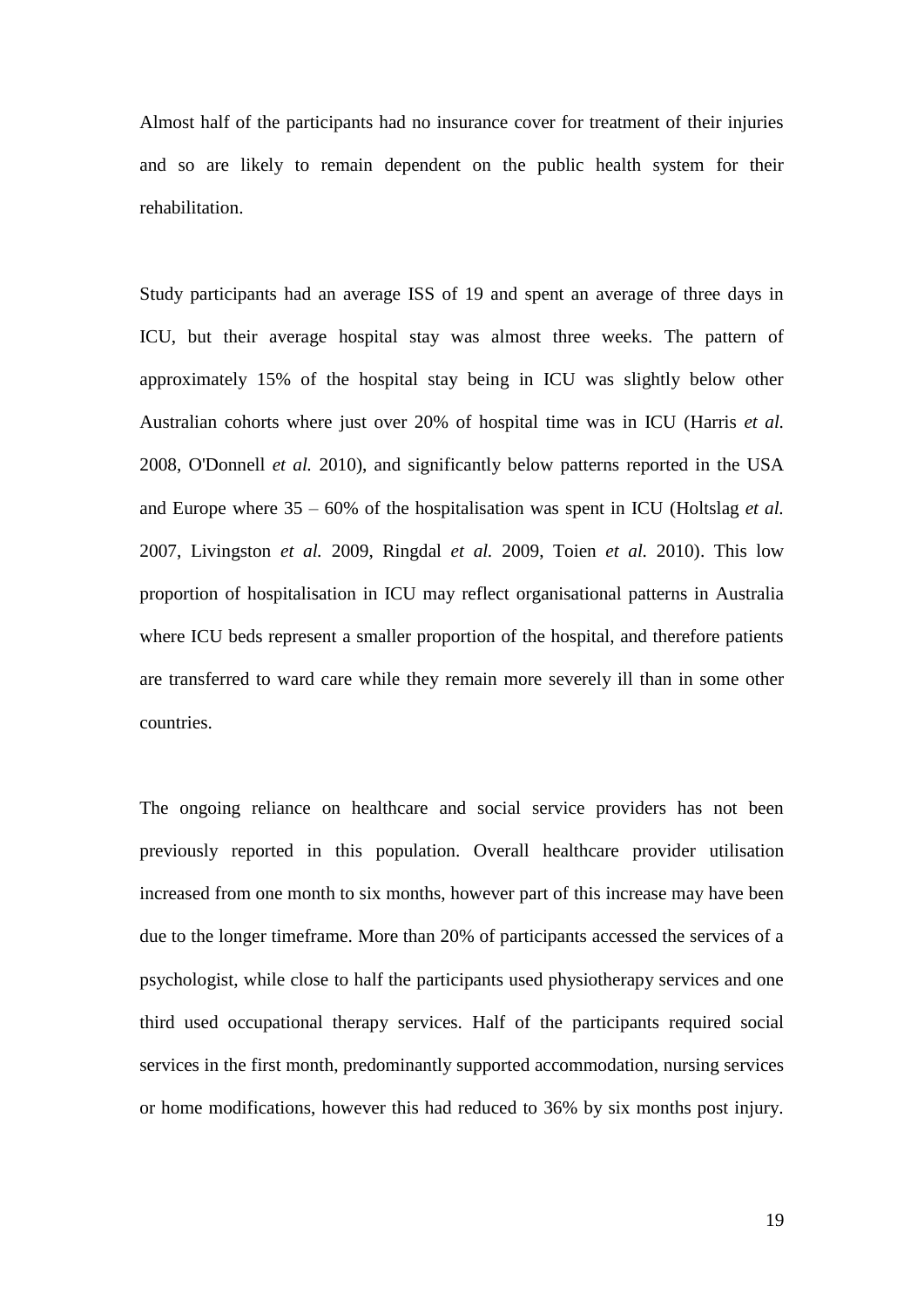This ongoing use of healthcare and social services represents a significant commitment in terms of time and money for injured patients.

More than 20% of patients reported symptoms of PTSD and more than half of the participants reported psychological distress. Although the current study only examined symptoms, rather than a diagnosis, of PTSD the incidence is roughly equivalent to other reports in this population (Cuthbertson *et al.* 2004, Jackson *et al.* 2007b, O'Donnell *et al.* 2010). We have not collected the data to identify the causes of psychological compromise in this group of patients, but the two most likely causes are the original event that caused the injury or the experience while admitted to ICU, or a combination of these (DiMartini *et al.* 2007, O'Donnell *et al.* 2010).

Despite the overall incidence of psychological status not changing between the two follow-up time points, there were a number of patients who moved from symptomatic to non-symptomatic and a similar number who moved in the opposite direction. This suggests that, while some patients' psychological status improves over the first six months post hospitalisation, there are other patients who experience deterioration in their psychological status through this time frame. This is consistent with the known pathology of PTSD (Friedman *et al.* 2007). This finding indicates the need for ongoing surveillance of psychological status and availability of treatment. It also emphasises the need for measurement of the effect of any intervention on psychological status after injury or ICU admission to extend beyond at least six months.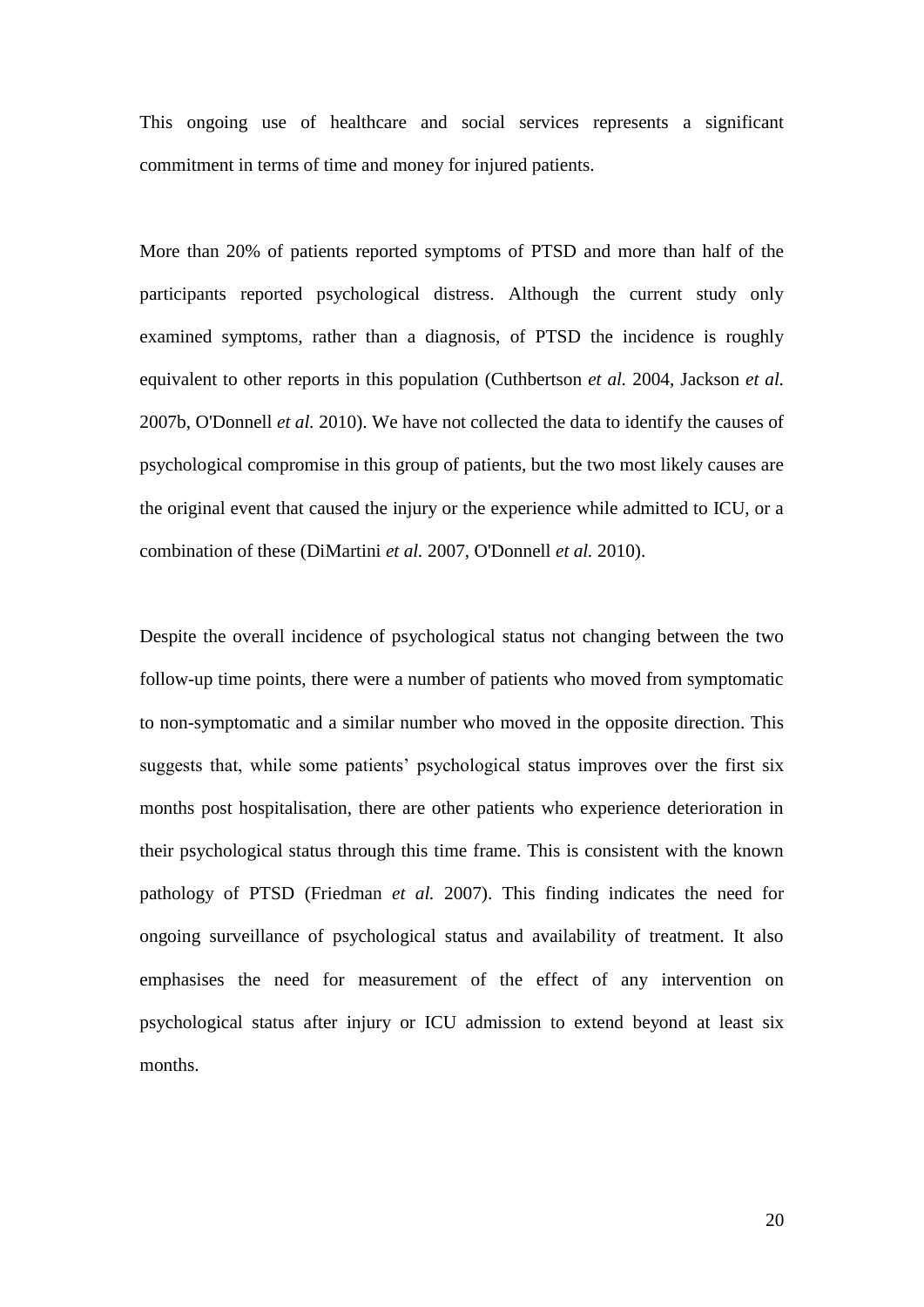Self-efficacy reported by the participants in this study was above average; no other reports of self-efficacy in the severely injured population could be identified but the levels reported here were higher than that reported by injured ward based patients in Hong Kong (Wong *et al.* 2010). Why patients who have been severely injured and spent time in intensive care might have high self-efficacy is uncertain. It could be that patients feel more confident one and six months after injury than they were immediately after their injury. In this study we did not measure self-efficacy while patients were still in hospital and so cannot confirm this suggestion. Self-efficacy levels did increase at six months compared to one month, although not to a significant level.

Illness perception decreased significantly between one and six months, indicating that participants' perception of the influence the injury had on their lives was reducing. It is difficult to make comment regarding the importance of this finding given the absence of other reports of illness perception in either the seriously injured or intensive care population, but illness perceptions reported here were lower than in moderately injured patients in both Australia and internationally (Aitken *et al.* 2012, Lee *et al.* 2010).

The role of both self-efficacy and illness perception on outcome in the critically injured population has not been explored. There is evidence that self-efficacy is related to outcome in the chronic health population (Lorig *et al.* 2001, Shnek *et al.* 1997). Similarly, illness perception is related to health outcomes in those with chronic illness (Covic *et al.* 2004, Rutter & Rutter 2007), as well as in the moderately injured population (Aitken *et al.* 2012, Lee *et al.* 2010). The final results of the current study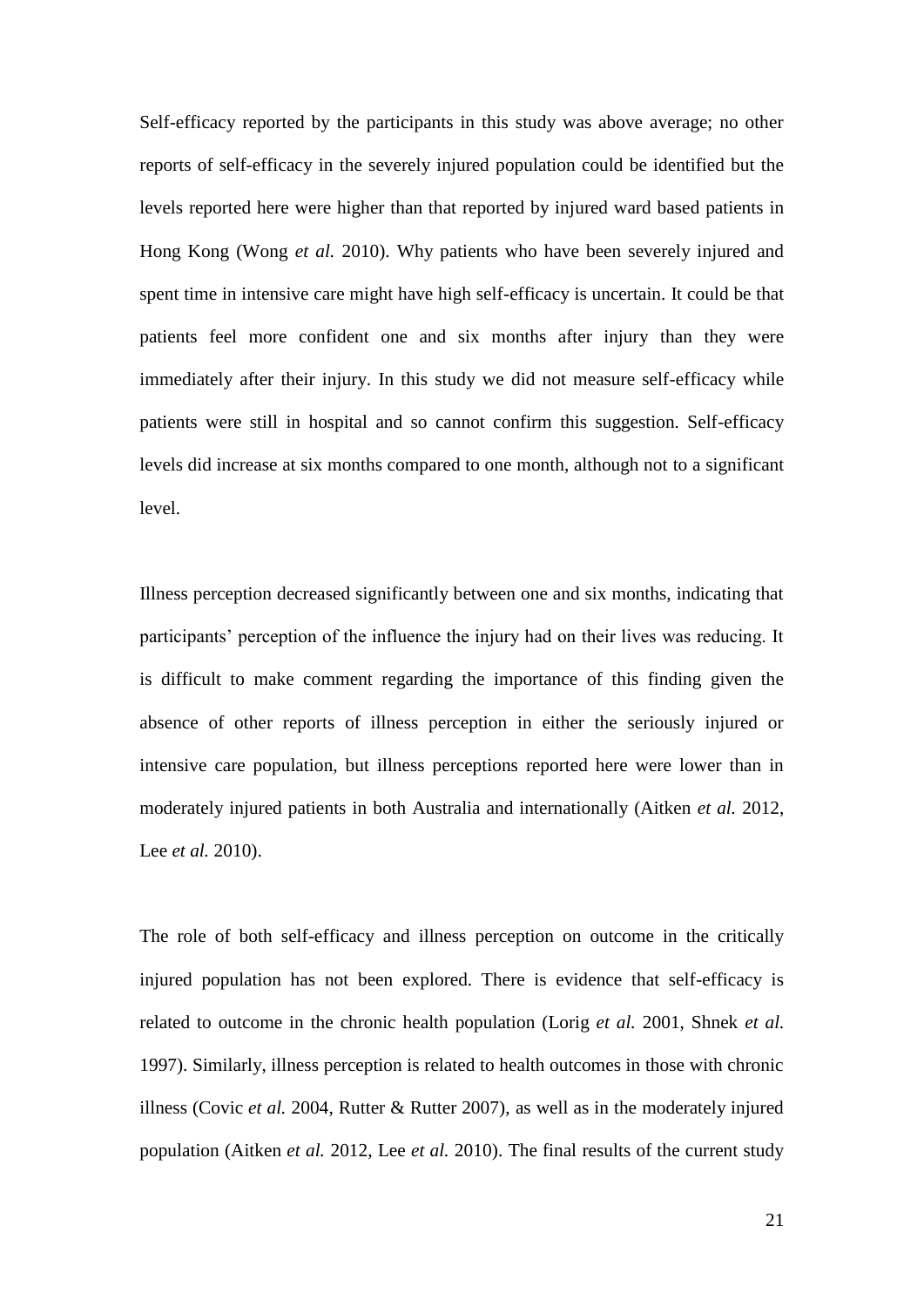will contribute to an understanding of the potential role of both self-efficacy and illness representation in the critically injured group.

Consistent with other reports of the injured and critically ill population, participants reported health related quality of life to be below national norms in all sub-scales one month post hospital discharge. Although remaining significantly below norms, most physical aspects of quality of life had significantly improved from one to six months with the exception being general health. Less improvement was identified in the mental aspects of quality of life, with only vitality and social function improving significantly, but still remaining below national norms. These findings suggest that psychological aspects of health are still improving at six months post injury or intensive care admission. Studies conducted in this arena should measure patient status beyond this time point.

#### **CONCLUSION**

Trauma patients who require admission to intensive care remain in hospital for approximately three weeks. In the Australian setting a majority of this time is spent in acute care wards. After discharge from hospital this cohort of trauma patients reported significant reliance on ongoing healthcare professional utilisation and social services, and ongoing compromised health related quality of life and psychological health that persists at six months.

# **RELEVANCE TO CLINICAL PRACTICE**

This study highlights the ongoing reliance on health care and social support services post hospital discharge. To ensure these care requirements are met effective discharge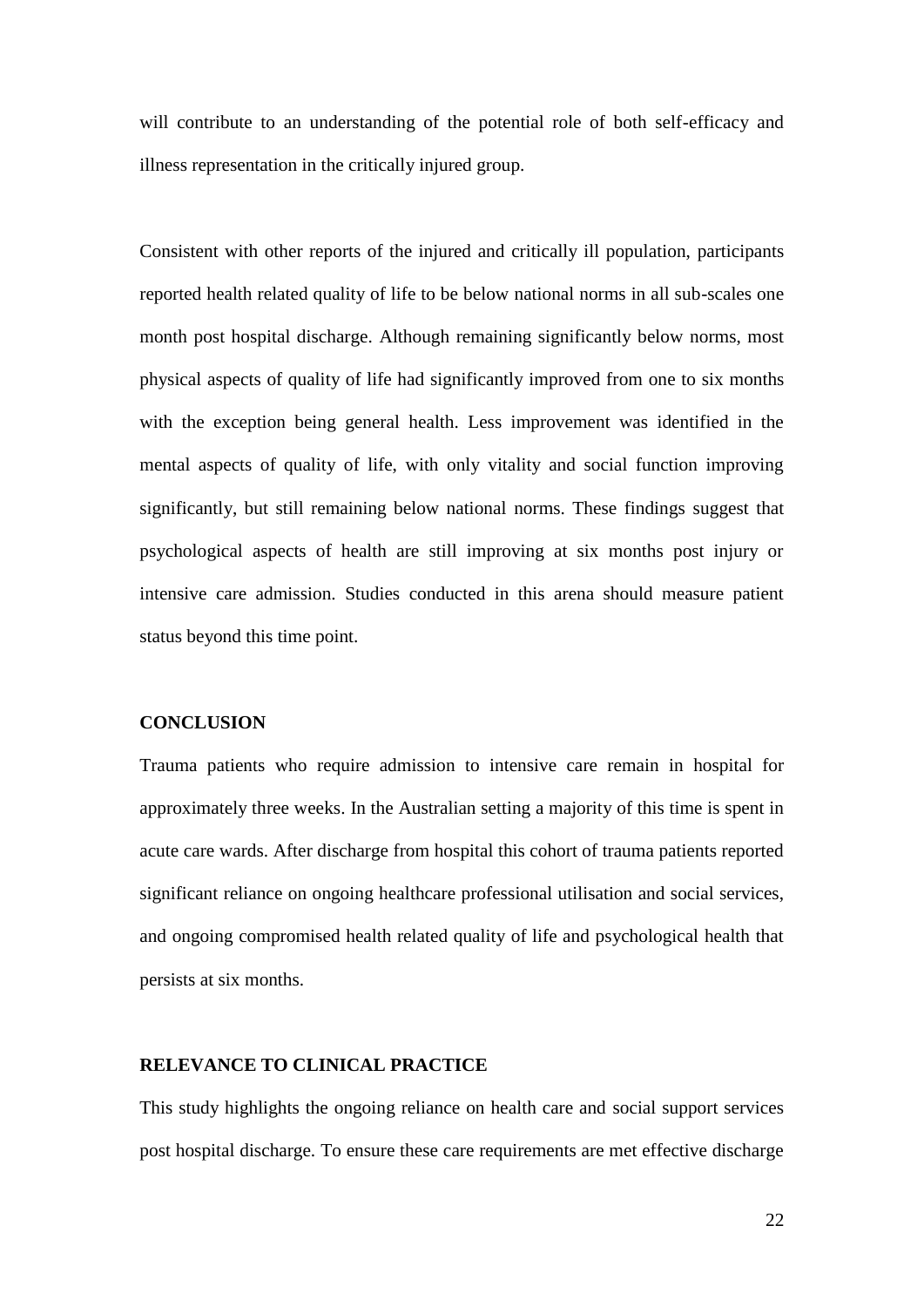planning and communication across the care continuum with health care providers in the community environment is essential. Compromised psychological health is confirmed for a significant number of patients. The lengthy time that patients spend in acute care wards may provide an opportunity for interventions directed at minimising this compromise.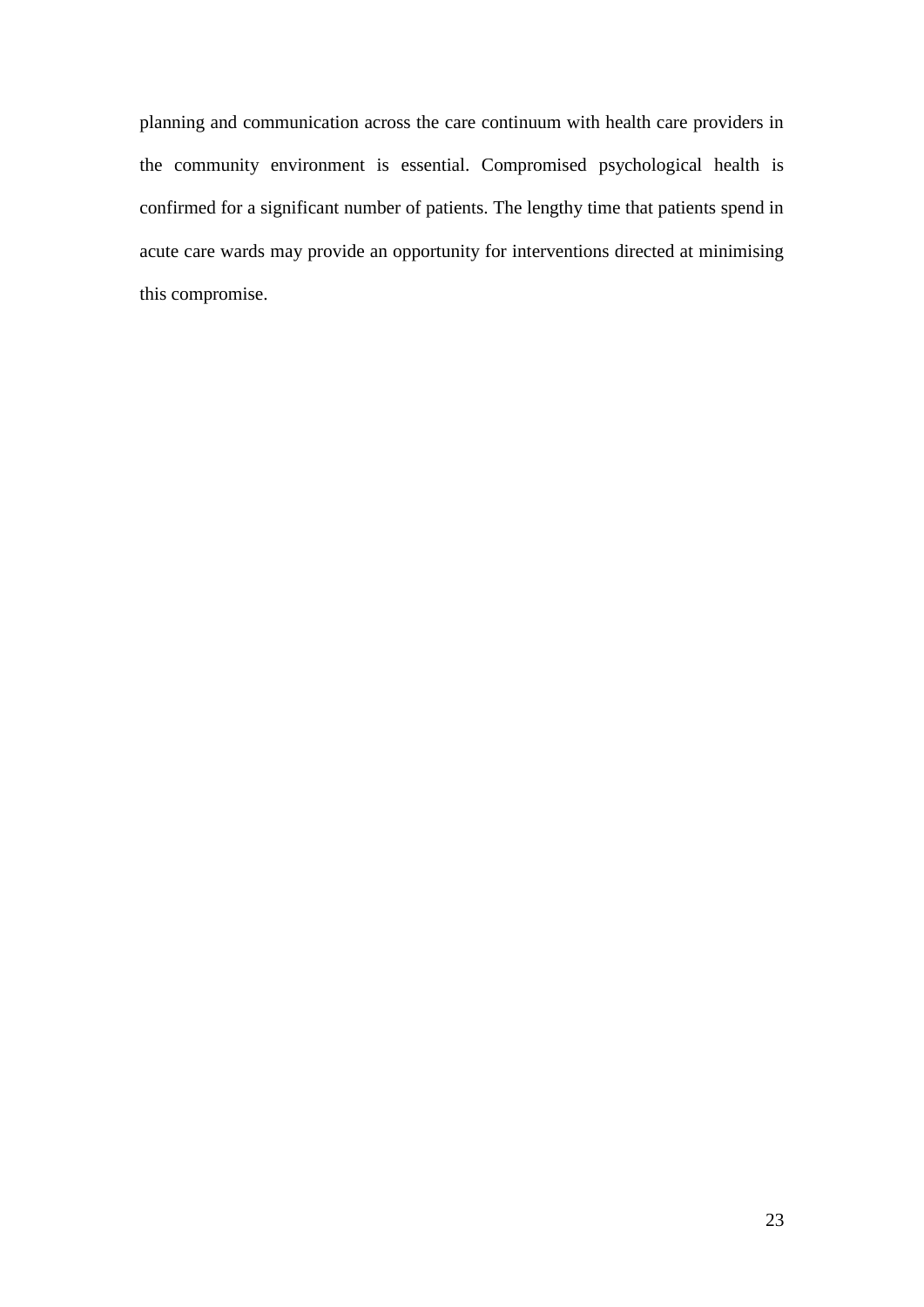# **ACKNOWLEDGEMENTS**

This study was supported by the PA Research Foundation.

We thank Jennie Abbey who undertook much of the participant recruitment and data collection, as well as Regina Boyce, Anne-Marie Kelly and Kelly Bures who screened and recruited patients and Liz Burmeister who assisted with data collection and study coordination.

# **CONTRIBUTIONS**

Study design – LMA, WC, MS, CJ Data collection and analysis – LMA, BM Manuscript preparation – LMA, WC, MS, CJ, BM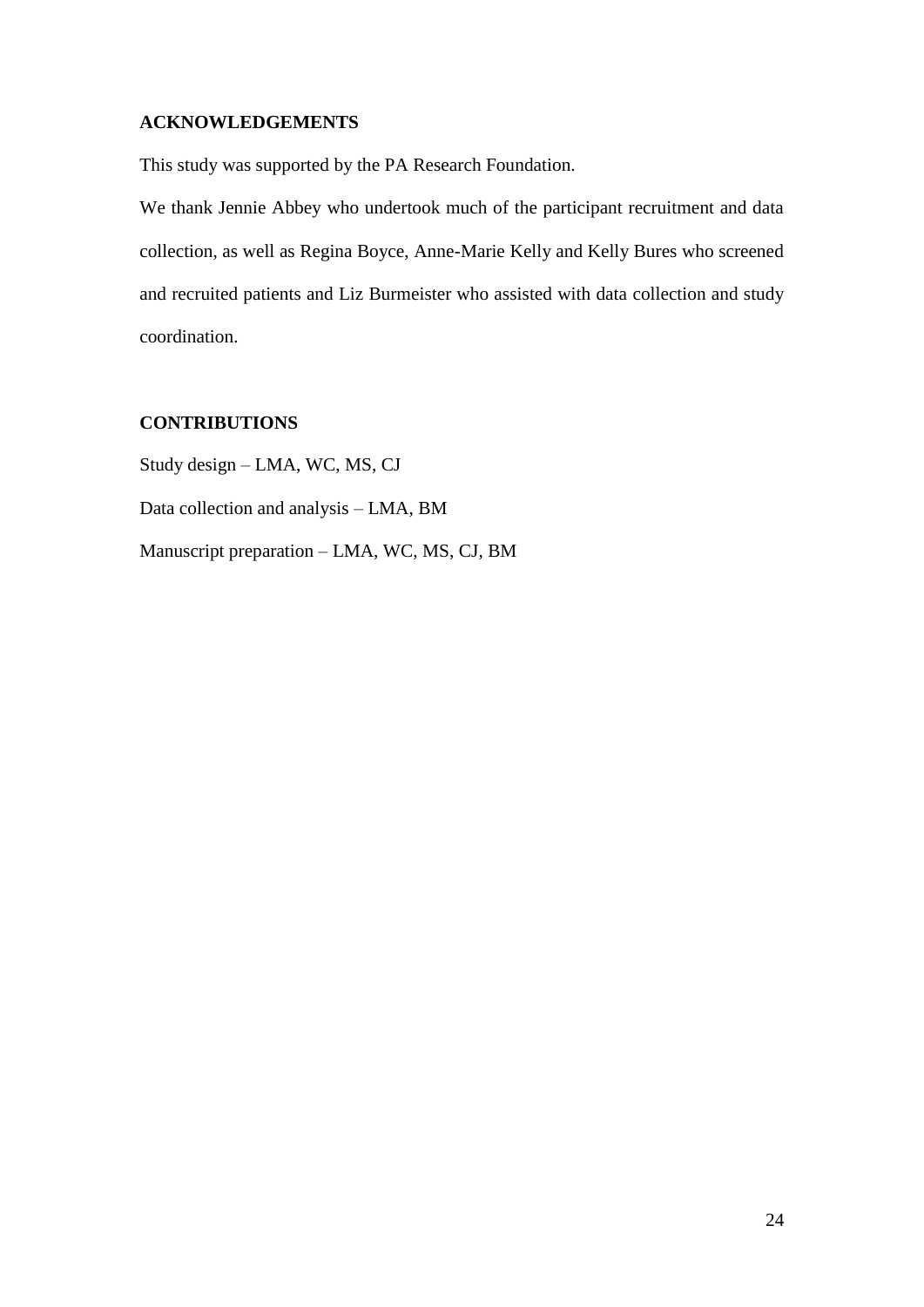#### **REFERENCES**

- Aitken LM, Chaboyer W, Kendall E & Burmeister E (2012): Health status after traumatic injury. *J Trauma Acute Care Surg* **72**, 1702-1708.
- Aitken LM, Davey TM, Ambrose J, Connelly LB, Swanson C & Bellamy N (2007): Health outcomes of adults 3 months after injury. *Injury* **38**, 19-26.
- Australian Bureau of Statistics (2001) Use of the Kessler Psychological Distress Scale in ABS Health Surveys: Information Paper, cat no. 4817.0.55.001. ABS, Canberra.
- Australian Institute of Health and Welfare (AIHW) (2010) Australia's Health 2010. In *Australia's health series no. 12. Cat. no. AUS 122*. AIHW, Canberra.
- Badia X, Diaz-Prieto A, Gorriz MT, Herdman M, Torrado H, Farrero E & Cavanilles JM (2001): Using the EuroQol-5D to measure changes in quality of life 12 months after discharge from an intensive care unit. *Intensive Care Medicine* **27**, 1901-1907.
- Broadbent E, Petrie KJ, Main J & Weinman J (2006): The brief illness perception questionnaire. *Journal of Psychosomatic Research* **60**, 631-637.
- Connelly J, Chell S, Tennant A, Rigby AS & Airey CM (2006): Modelling 5-year functional outcome in a major traumatic injury survivor cohort. *Disability and Rehabilitation* **28**, 629-636.
- Covic A, Seica A, Gusbeth-Tatomir P, Gavrilovici O & Goldsmith DJ (2004): Illness representations and quality of life scores in haemodialysis patients. *Nephrology, Dialysis, Transplantation* **19**, 2078-2083.
- Cuthbertson BH, Hull A, Strachan M & Scott J (2004): Post-traumatic stress disorder after critical illness requiring general intensive care. *Intensive Care Medicine* **30**, 450-455.
- Dallow N, Lang J, Harvey K, Pollard C, Tetsworth K & Bellamy N (2011) Description of serious injury throughout Queensland 2009. Centre of National Research on Disability and Rehabilitation Medicine, Herston.
- DiMartini A, Dew MA, Kormos R, McCurry K & Fontes P (2007): Posttraumatic stress disorder caused by hallucinations and delusions experienced in delirium. *Psychosomatics* **48**, 436-439.
- Friedman MJ, Keane TM & Resick PA (2007) Handbook of PTSD, Science and Practice The Guildford Press New York
- Harris IA, Young JM, Rae H, Jalaludin BB & Solomon MJ (2008): Predictors of general health after major trauma. *Journal of Trauma* **64**, 969-974.
- Hawthorne G, Osborne RH, Taylor A & Sansoni J (2007): The SF36 Version 2: critical analyses of population weights, scoring algorithms and population norms. *Quality of Life Research* **16**, 661-673.
- Holtslag HR, van Beeck EF, Lindeman E & Leenen LPH (2007): Determinants of Long-Term Functional Consequences After Major Trauma. *Journal of Trauma* **62**, 919-927.
- Hyder AA & Aggarwal A (2009): The increasing burden of injuries in Eastern Europe and Eurasia: making the case for safety investments. *Health Policy* **89**, 1-13.
- Jackson JC, Hart RP, Gordon SM, Hopkins RO, Girard TD & Wesley E (2007a): Post-traumatic stress disorder and post-traumatic stress symptoms following critical illness in medical intensive care unit patients: assessing the magnitude of the problem. *Critical Care* **11**, 1-11.
- Jackson JC, Obremskey W, Bauer R, Greevy R, Cotton B, Anderson V, Song Y & Ely EW (2007b): Long-Term Cognitive, Emotional, and Functional Outcomes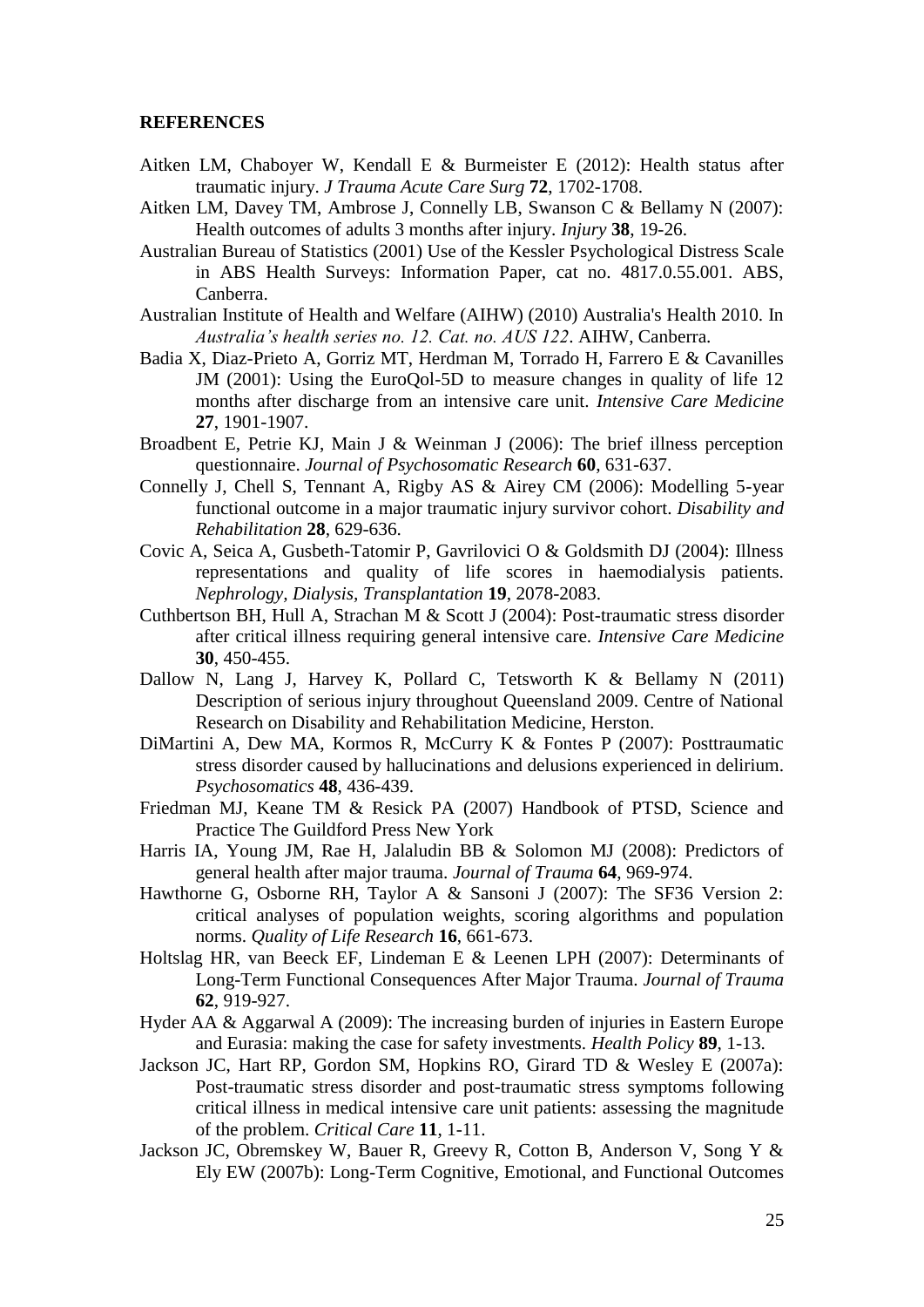in Trauma Intensive Care Unit Survivors Without Intracranial Hemorrhage. *The Journal of Trama* **62**, 80-88.

- Kessler RC, Andrews G, Colpe LJ, Hiripi E, Mroczek DK, Normand SL, Walters EE & Zaslavsky AM (2002): Short screening scales to monitor population prevalences and trends in non-specific psychological distress. *Psychological Medicine* **32**, 959-976.
- Korosec Jagodic H, Jagodic K & Podbregar M (2006): Long-term outcome and quality of life of patients treated in surgical intensive care: a comparison between sepsis and trauma. *Critical Care* **10**, R134.
- Lee BO, Chaboyer W & Wallis M (2010): Illness representations in patients with traumatic injury: a longitudinal study. *Journal of Clinical Nursing* **19**, 556- 563.
- Livingston DH, Tripp T, Biggs C & Lavery RF (2009): A fate worse than death? Long-term outcome of trauma patients admitted to the surgical intensive care unit. *Journal of Trauma* **67**, 341-348; discussion 348-349.
- Lorig K (1996) *Outcome measures for health education and other health care interventions* Sage Publications Inc., Thousand Oaks:.
- Lorig KR, Sobel DS, Ritter PL, Laurent D & Hobbs M (2001): Effect of a selfmanagement program on patients with chronic disease. *Effective Clinical Practice* **4**, 256-262.
- Mata GV, Fernandez RR, Aragon AP, Carmona AG, Mondejar EF & Navarro PN (1996): Analysis of quality of life in polytramatized patients two years after discharge from an intensive care unit. *Journal of Trauma, Injury, Infection and Critical Care* **41**, 326-332.
- Mathers C, Vos T & C. S (1999) The Burden Of Disease And Injury In Australia. AIHW Cat. No. PHE 17. Australian Institute of Health and Welfare, Canberra.
- Needham DM, Davidson J, Cohen H, Hopkins RO, Weinert C, Wunsch H, Zawistowski C, Bemis-Dougherty A, Berney SC, Bienvenu OJ, Brady SL, Brodsky MB, Denehy L, Elliott D, Flatley C, Harabin AL, Jones C, Louis D, Meltzer W, Muldoon SR, Palmer JB, Perme C, Robinson M, Schmidt DM, Scruth E, Spill GR, Storey CP, Render M, Votto J & Harvey MA (2012): Improving long-term outcomes after discharge from intensive care unit: report from a stakeholders' conference. *Critical Care Medicine* **40**, 502-509.
- Niskanen M, Ruokonen E, Takala J, Rissanen P & Kari A (1999): Quality of life after prolonged intensive care. *Critical Care Medicine* **27**, 1132-1139.
- O'Donnell ML, Creamer M, Holmes AC, Ellen S, McFarlane AC, Judson R, Silove D & Bryant RA (2010): Posttraumatic Stress Disorder After Injury: Does Admission to Intensive Care Unit Increase Risk? *Journal of Trauma* **28**, 28.
- Peden M, McGee K & Krug E (2002) Injury: A Leading Cause Of The Global Burden Of Disease, 2000. World Health Organisation, Geneva.
- Richmond TS & Aitken LM (2011): A model to advance nursing science in trauma practice and injury outcomes research. *Journal of Advanced Nursing* **67**, 2741 - 2753.
- Richmond TS, Kauder D, Hinkle J & Shults J (2003): Early predictors of long-term disability after injury. *American Journal of Critical Care.* **12**, 197-205.
- Ringdal M, Plos K, Lundberg D, Johansson L & Bergbom I (2009): Outcome after injury: memories, health-related quality of life, anxiety, and symptoms of depression after intensive care. *Journal of Trauma* **66**, 1226-1233.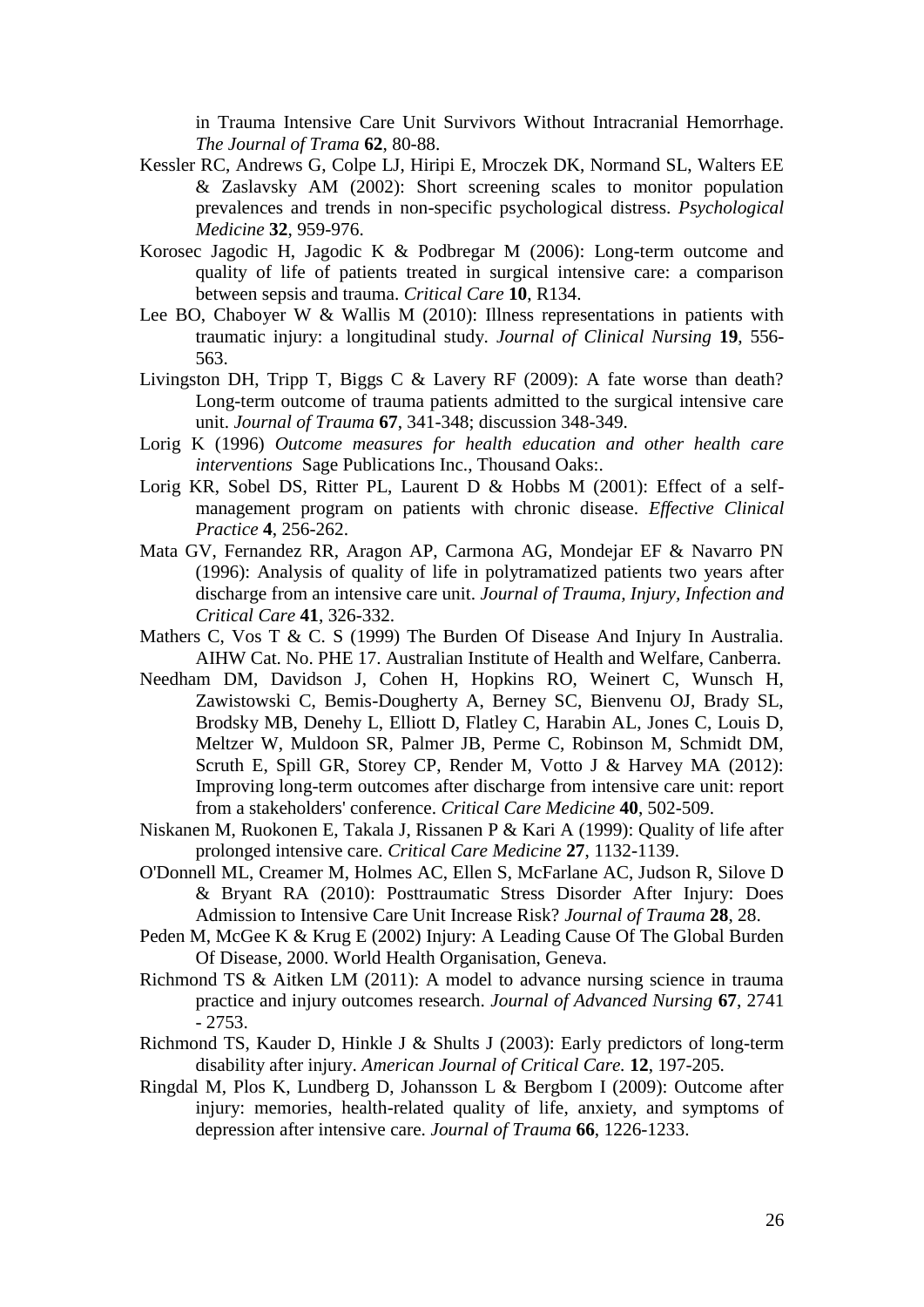- Rutter CL & Rutter DR (2007): Longitudinal analysis of the illness representation model in patients with irritable bowel syndrome (IBS). *J Health Psychol* **12**, 141-148.
- Shnek ZM, Foley FW, LaRocca NG, Gordon WA, DeLuca J, Schwartzman HG, Halper J, Lennox S & Irvine J (1997): Helplessness, self-efficacy, cognitive distortions, and depression in multiple sclerosis and spinal cord injury. *Annals of Behavioral Medicine* **19**, 287-294.
- Sluys K, Haggmark T & Iselius L (2005): Outcome and quality of life 5 years after major trauma. *Journal of Trauma* **59**, 223-232.
- Toien K, Myhren H, Bredal IS, Skogstad L, Sandvik L & Ekeberg O (2010): Psychological distress after severe trauma: a prospective 1-year follow-up study of a trauma intensive care unit population. *Journal of Trauma* **69**, 1552- 1559.
- Ware JE & Sherbourne CD (1992): The MOS 36-item short-form health survey (SF-36): Conceptual framework and item selection. *Medical Care* **30**, 473-483.
- Weathers FW, Litz BT, Herman DS, Huska JA & Keane TM (1993) The PTSD Checklist (PCL): reliability, validity and diagnostic utility. In *Annual Meeting of International Society for Traumatic Stress Studies*, San Antonio, TX.
- Wong EM, Chan SW & Chair SY (2010): Effectiveness of an educational intervention on levels of pain, anxiety and self-efficacy for patients with musculoskeletal trauma. *Journal of Advanced Nursing* **66**, 1120-1131.
- Zimet GD, Dahlen NW, Zimet SG & Farley GK (1988): The Mulitdimensional Scale of Perceived Social Support. *Journal of Personality Assessment* **52**, 30 - 41
- Zimet GD, Powell SS, Farley GK, Werkman S & Berkoff KA (1990): Psychometric characteristics of the Multidimensional Scale of Perceived Social Support. *Journal of Personality Assessment* **55**, 610-617.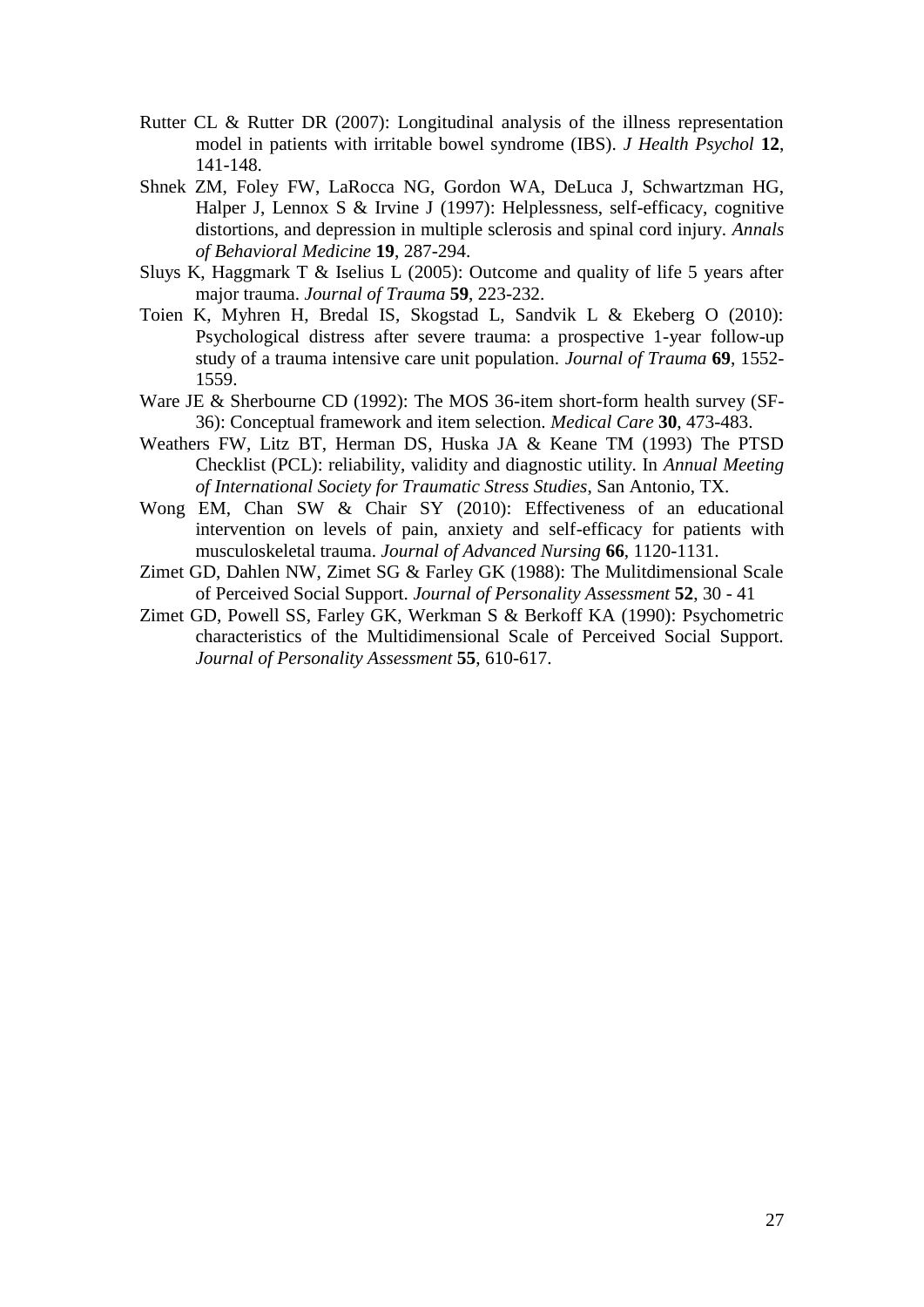|                                                       | <b>Baseline</b><br>$n=123$ | 1 month<br>$n=93$       | 6 months<br>$n=88$     |
|-------------------------------------------------------|----------------------------|-------------------------|------------------------|
| Age (years) $a$                                       |                            | Median (IQR)            |                        |
|                                                       | $37(28-55)$                | n/a                     | n/a                    |
| <b>Gender</b>                                         |                            | Frequency $(\% )$       |                        |
| Male                                                  | 102(82.9)                  | n/a                     | n/a                    |
| Female                                                | 21(17.1)                   |                         |                        |
| <b>Aboriginal &amp; Torres Strait Islander Status</b> |                            |                         |                        |
| Yes                                                   | 4(3.3)                     | n/a                     | n/a                    |
| N <sub>o</sub>                                        | 119 (96.7)                 |                         |                        |
| <b>Marital Status</b>                                 |                            |                         |                        |
| Married/De facto                                      | 57(46.7)                   | 47(50.5)                | 43 (48.9)              |
| Never married                                         | 40(32.8)                   | 30(32.3)                | 28(31.8)               |
| Separated/Divorced                                    | 21(17.2)                   | 14(15.0)                | 15(17.0)               |
| Widowed                                               | 4(3.3)                     | 2(2.2)                  | 2(2.3)                 |
|                                                       | $(1 \text{ missing})$      |                         |                        |
| <b>Employment</b>                                     |                            |                         |                        |
| Full time work                                        | 64 (52.0)                  | 39 (42.4)               | 30(34.0)               |
| Part time                                             | 7(5.7)                     | 3(3.3)                  | 7(8.0)                 |
| Casual work                                           | 18(14.6)                   | 4(4.3)                  | 7(8.0)                 |
| Retired                                               | 12(9.8)                    | 10(10.9)                | 12(13.6)               |
| Student                                               | 4(3.3)                     | 3(3.3)                  | 3(3.4)                 |
| Disability benefit                                    | 7(5.7)                     | 13(14.1)                | 7(8.0)                 |
| Unemployed                                            | 9(7.3)                     | 12(13.0)                | 15(17.0)               |
| Other                                                 | 2(1.6)                     | 8(8.7)                  | 7(8.0)                 |
|                                                       |                            | $(1 \text{ missing})$   |                        |
| Hours of work per week                                |                            | <b>Median (IQR)</b>     |                        |
|                                                       | $40(37-50)$<br>$(n=86)$    | $40(37-50)$<br>$(n=31)$ | 38 (33-45)<br>$(n=40)$ |
| <b>Highest Educational Level</b>                      |                            | Frequency $(\% )$       |                        |
| Primary School                                        | 3(2.4)                     | n/a                     | n/a                    |
| Secondary $(8, 9, 10)$                                | 40(32.5)                   |                         |                        |
| Secondary (11, 12)                                    | 23(18.7)                   |                         |                        |
| Trade/vocational training                             | 42 (34.2)                  |                         |                        |
| University education                                  | 15(12.2)                   |                         |                        |
| <b>Household Income (\$AUD)</b>                       |                            |                         |                        |
| $$0 - 29999$                                          | 43(35.3)                   | 39(42.9)                | 40(46.0)               |
|                                                       | 42 (34.4)                  | 24(26.4)                | 26(29.9)               |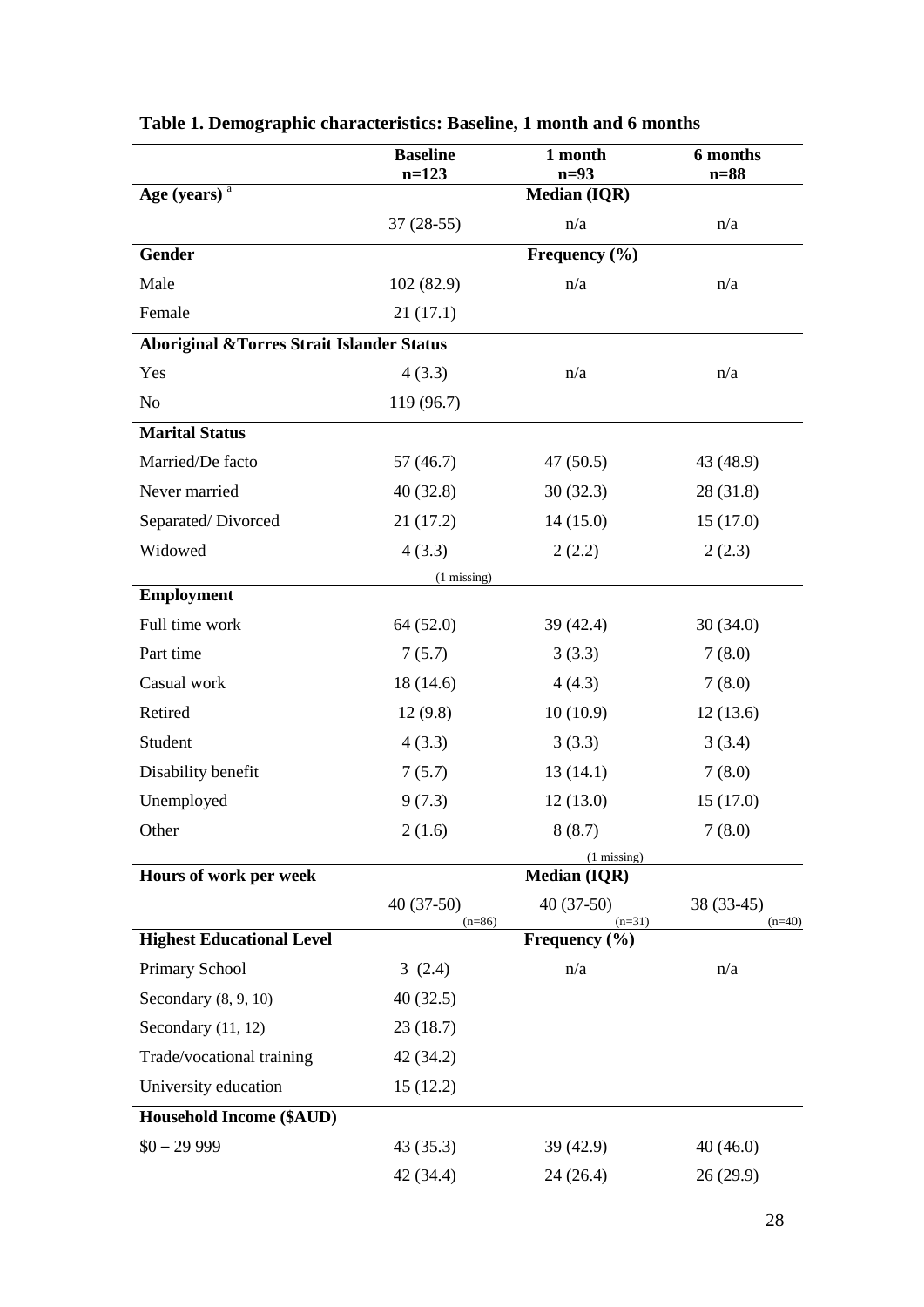| $$30\,000 - 59\,999$                  | 25(20.5)              | 16(17.6)              | 10(11.5)              |
|---------------------------------------|-----------------------|-----------------------|-----------------------|
| $$60\,000 - 89\,999$                  | 12(9.8)               | 12(13.2)              | 11(12.6)              |
| \$90 000 or more                      | $(1 \text{ missing})$ | $(2 \text{ missing})$ | $(1 \text{ missing})$ |
| <b>Smoking Status</b>                 |                       |                       |                       |
| Yes                                   | 50(40.6)              | n/a                   | n/a                   |
| No                                    | 73 (59.4)             |                       |                       |
| <b>Private Health Insurance</b>       |                       |                       |                       |
| Yes                                   | 32(26.0)              | 24(25.8)              | 24(27.3)              |
| N <sub>0</sub>                        | 91 (74.0)             | 69 (74.2)             | 64 (72.7)             |
| Type of Health Insurance <sup>b</sup> |                       |                       |                       |
| Hospital only                         | 5(15.6)               | 2(8.3)                | 2(8.7)                |
| Extra only                            | 1(3.1)                | 3(12.5)               | 1(4.4)                |
| <b>Both</b>                           | 26(81.3)              | 19 (79.2)             | 20(86.9)              |
|                                       |                       |                       | $(1 \text{ missing})$ |
| <b>Other Insurance</b>                |                       |                       |                       |
| Yes                                   | 38 (30.9)             | 28(30.1)              | 28 (31.8)             |
| N <sub>o</sub>                        | 85(69.1)              | 65(69.9)              | 60(68.2)              |

 $N_A$  Not assessed at time point,  $A_B$  age at enrolment;  $b$  Only includes participants who indicated 'yes' to private health insurance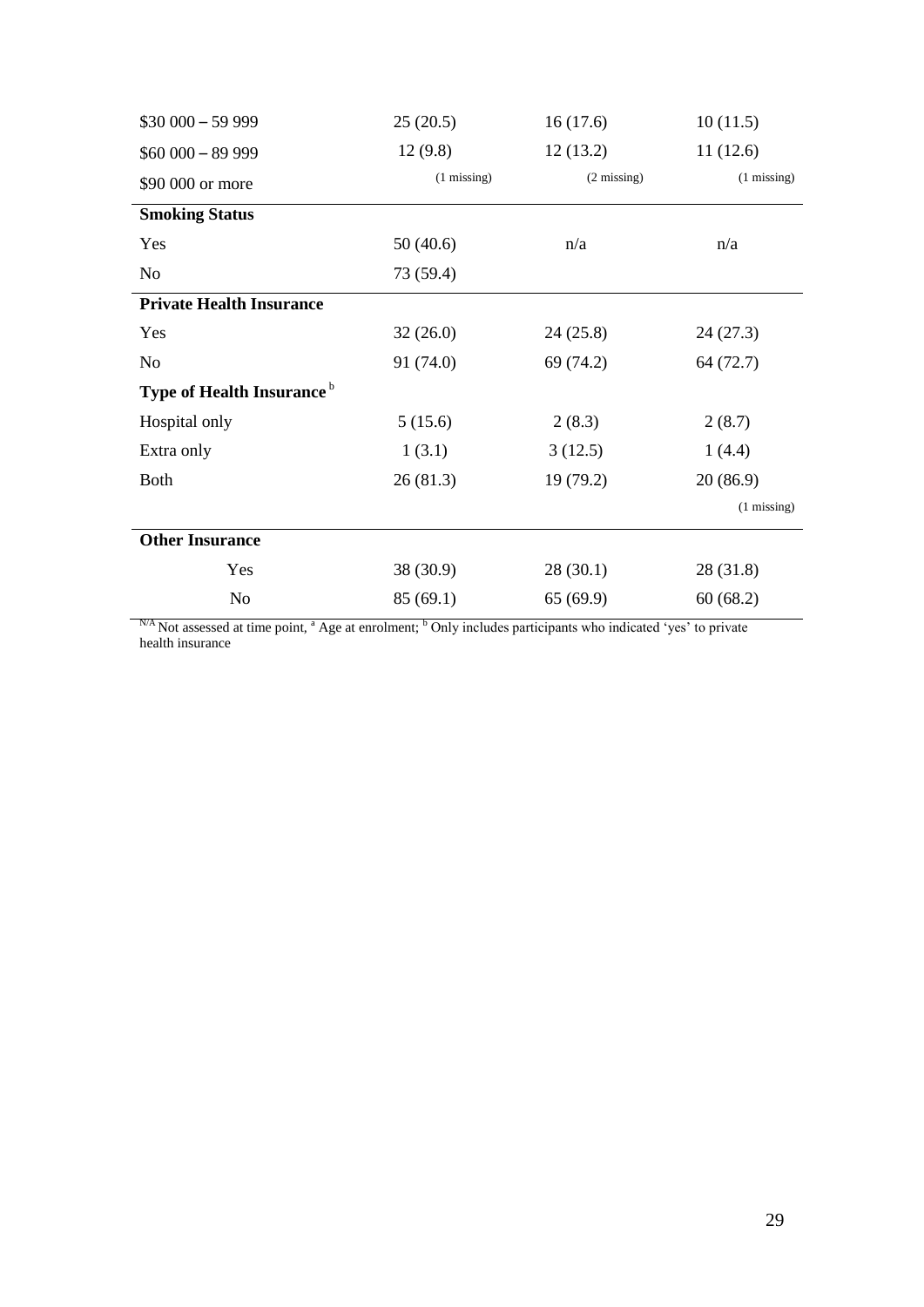|                                                    | 1 month                     |                                 | 6 months                    |                                 |  |
|----------------------------------------------------|-----------------------------|---------------------------------|-----------------------------|---------------------------------|--|
|                                                    | <b>Responders</b><br>$n=93$ | <b>Non-responders</b><br>$n=30$ | <b>Responders</b><br>$n=88$ | <b>Non-responders</b><br>$n=35$ |  |
| Age (years) $a$                                    |                             |                                 | <b>Median (IQR)</b>         |                                 |  |
|                                                    | $43(28-58)$                 | $31(27-42)$                     | $43(28-59)$                 | $33(26-44)$                     |  |
| Gender <sup>a</sup>                                |                             |                                 | Frequency $(\% )$           |                                 |  |
| Male                                               | 77 (82.8)                   | 25(83.3)                        | 71 (80.7)                   | 31(88.6)                        |  |
| Female                                             | 16(17.2)                    | 5(16.7)                         | 17(19.3)                    | 4(11.4)                         |  |
| Injury and acute care characteristics <sup>a</sup> |                             |                                 | <b>Median (IQR)</b>         |                                 |  |
| ISS <sup>b</sup>                                   | $19(13-29)$                 | $19(13-29)$                     | $17(12-29)$                 | $24(14-29)$                     |  |
| <b>APACHE III</b>                                  | 41 $(30-53)$                | $36(27-48)$                     | $42(30-53)$                 | $37(27-52)$                     |  |
| <b>Hospital LOS</b>                                | $20.2(9.8-39.2)$            | $20.0(8.9-38.9)$                | $18.2(9.7-39.5)$            | $20.8(9.7-38.8)$                |  |
| <b>ICU LOS</b>                                     | $2.7(1.1-7.3)$              | $3.3(1.5-9.6)$                  | $2.8(1.1-7.9)$              | $3.1(1.5-6.7)$                  |  |

**Table 2. Comparison between Responders and Non responders at 1 month and 6 months**

<sup>a</sup> Calculated from baseline data, <sup>b</sup> Injury Severity Score from QTR data n=121 (data not available for 2 participants due to poisoning being coded as injury but not assigned an ISS), Length of Stay (LOS)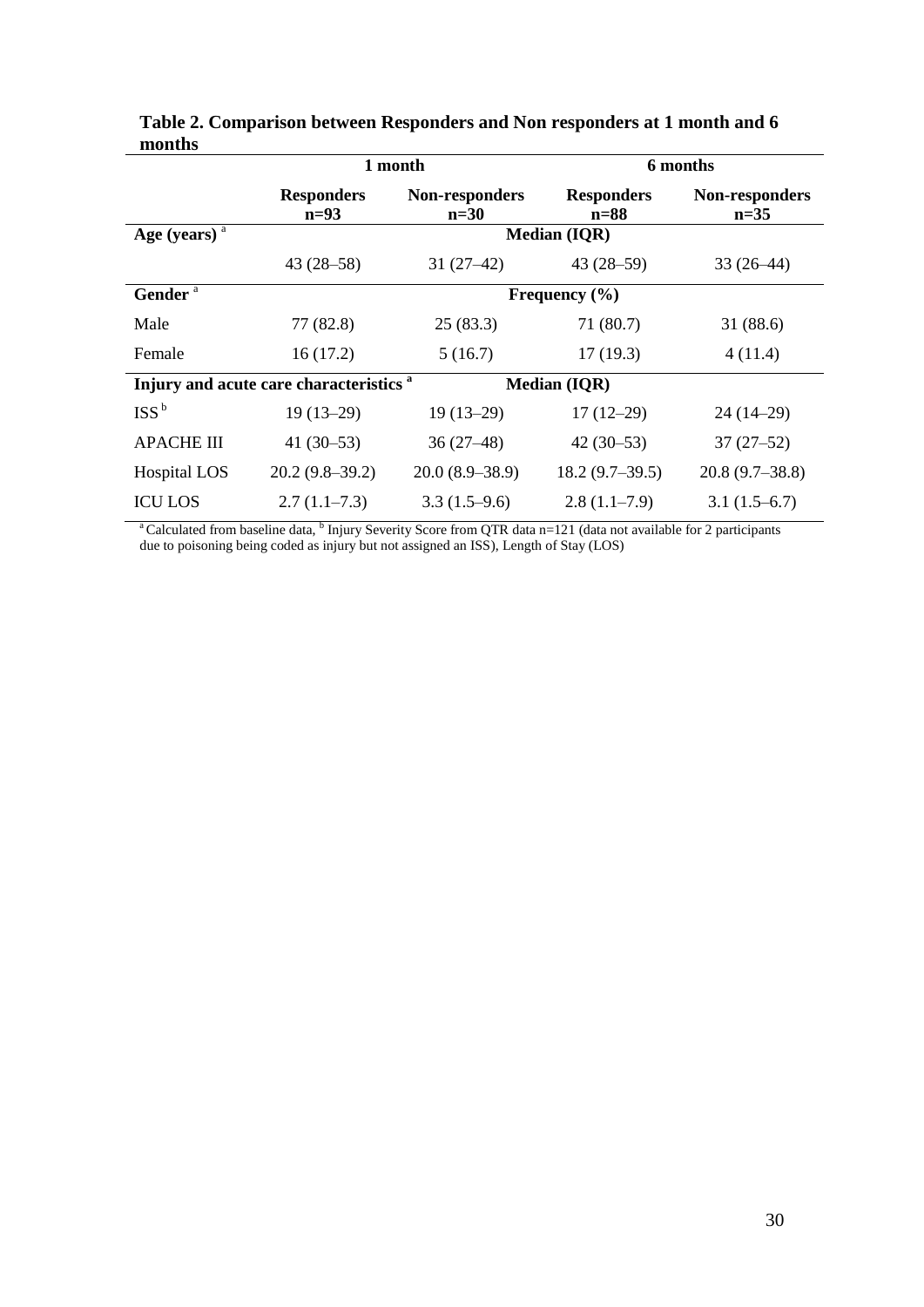| Body region of main injury <sup>a</sup>  | Frequency (%)       |
|------------------------------------------|---------------------|
| Head, Face & Neck                        | 40(33.1)            |
| <b>Thorax</b>                            | 31(25.6)            |
| Abdomen                                  | 16(13.2)            |
| Spine                                    | 4(3.3)              |
| <b>Upper Extremity</b>                   | 3(2.5)              |
| <b>Lower Extremity</b>                   | 27(22.3)            |
| Mechanism of Injury <sup>a</sup>         |                     |
| Road Traffic Crash                       | 80(66.1)            |
| Fall                                     | 18 (14.9)           |
| Collision                                | 5(4.1)              |
| Other                                    | 18 (14.9)           |
| Place where injury occurred <sup>a</sup> |                     |
| Home                                     | 15(12.4)            |
| Road                                     | 75 (62.0)           |
| Work                                     | 9(7.4)              |
| Public Area                              | 3(2.5)              |
| Other                                    | 19(15.7)            |
| Injury and acute care                    | <b>Median (IQR)</b> |
| ISS <sup>a</sup>                         | $19(13-29)$         |
| <b>APACHE III</b>                        | 41 $(28-53)$        |
| Hospital LOS (days)                      | $20.2(9.7-39.2)$    |
| ICU LOS (days)                           | $2.9(1.2 - 7.7)$    |
|                                          | Frequency $(\% )$   |
| Underwent surgery <sup>a</sup>           | 38 (31.4)           |
| Developed a complication <sup>a</sup>    | 44 (36.4)           |

**Table 3. Injury and Acute Care Characteristics** 

 $a$  QTR data n=121 (data not available for 2 participants due to poisoning being coded as injury but not meeting

QTRs ICD-10-AM inclusions), Length of Stay (LOS)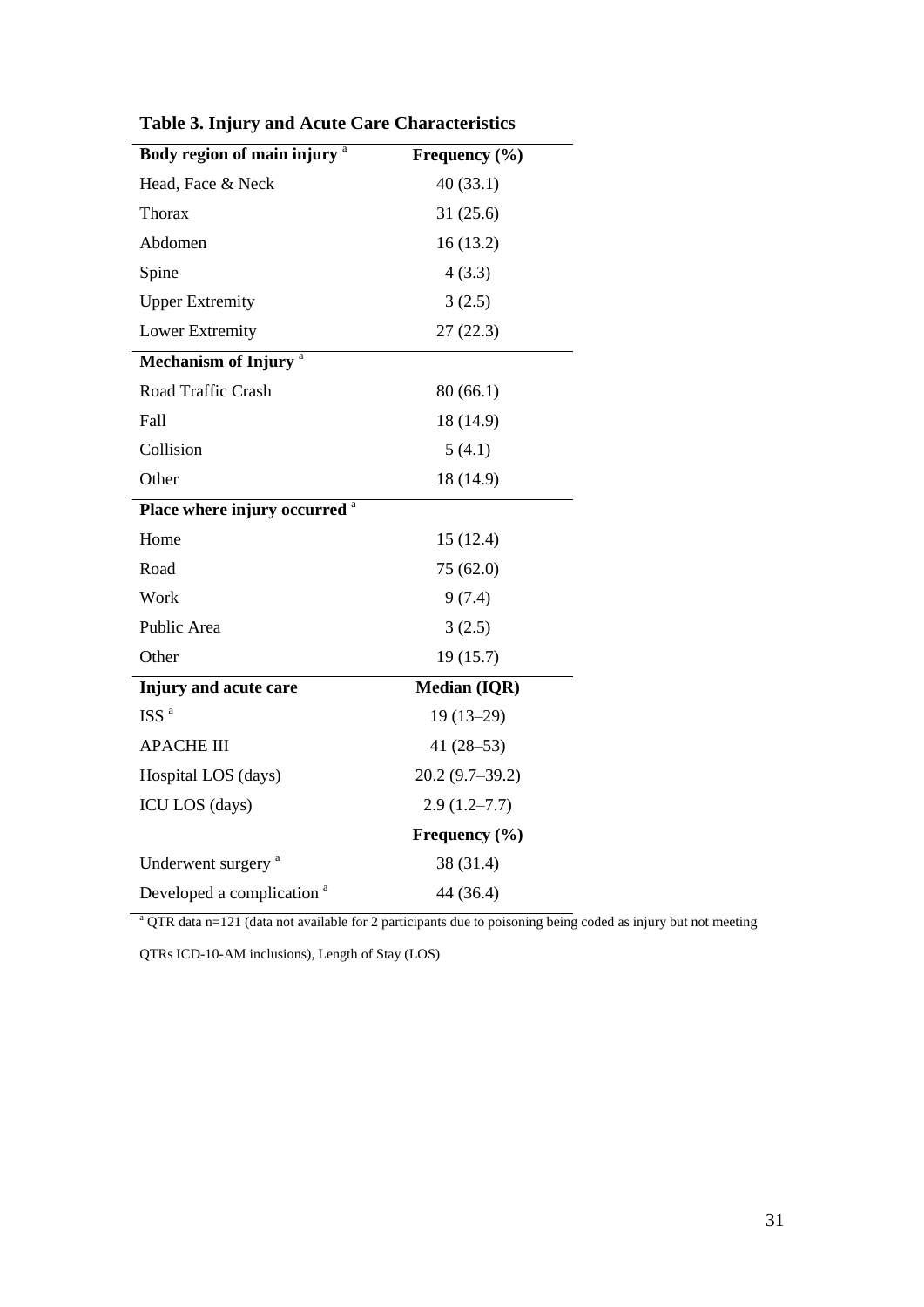|                                        | 1 month<br>$n=93$ | 6 months<br>$n=88$ |
|----------------------------------------|-------------------|--------------------|
| <b>Healthcare Provider Utilisation</b> |                   | Frequency (%)      |
| <b>General Practitioner</b>            | 57(61.3)          | 69 (78.4)          |
| Pharmacist                             | 43 (46.2)         | 43 (48.9)          |
| Physiotherapist                        | 30(32.3)          | 42 (47.7)          |
| <b>Occupational Therapist</b>          | 28(30.1)          | 26(29.5)           |
| Orthopedic Surgeon                     | 25(26.9)          | 34 (38.6)          |
| <b>Hospital Based Doctor</b>           | 20(21.5)          | 27(30.7)           |
| Nurse                                  | 12(12.9)          | 6(6.8)             |
| Psychologist                           | 6(6.5)            | 19(21.6)           |
| Social Worker                          | 5(5.4)            | 5(5.7)             |
| <b>Speech Therapist</b>                | 5(5.4)            | 2(2.3)             |
| Podiatrist                             | 2(2.2)            | 5(5.7)             |
| Dietician/Nutritionist                 | 2(2.2)            | 4(4.5)             |
| Psychiatrist                           |                   | 4(4.5)             |
| Other Specialist                       | 21(22.6)          | 24(27.3)           |
| <b>Any Health Care Professional</b>    | 86 (92.5)         | 82 (93.2)          |
| <b>Service Utilisation</b>             |                   | Frequency $(\% )$  |
| Supported Accommodation                | 20(21.5)          | 13(14.8)           |
| <b>Home Modifications</b>              | 14(15.1)          | 11(12.5)           |
| <b>Nursing Services</b>                | 14(15.1)          | 9(10.2)            |
| <b>Travel Assistance</b>               | 12(12.9)          | 12(13.6)           |
| Assistance with meals                  | 7(7.5)            | 5(5.7)             |
| <b>Cleaning Services</b>               | 7(7.5)            | 6(6.8)             |
| Assistance with Shopping               | 6(6.5)            | 7(7.9)             |
| <b>Personal Care Assistant</b>         | 6(6.5)            | 2(2.3)             |
| <b>Any Service</b>                     | 47 (50.5)         | 34 (38.6)          |

**Table 4. Health Care Provider and Service Utilisation post hospital discharge**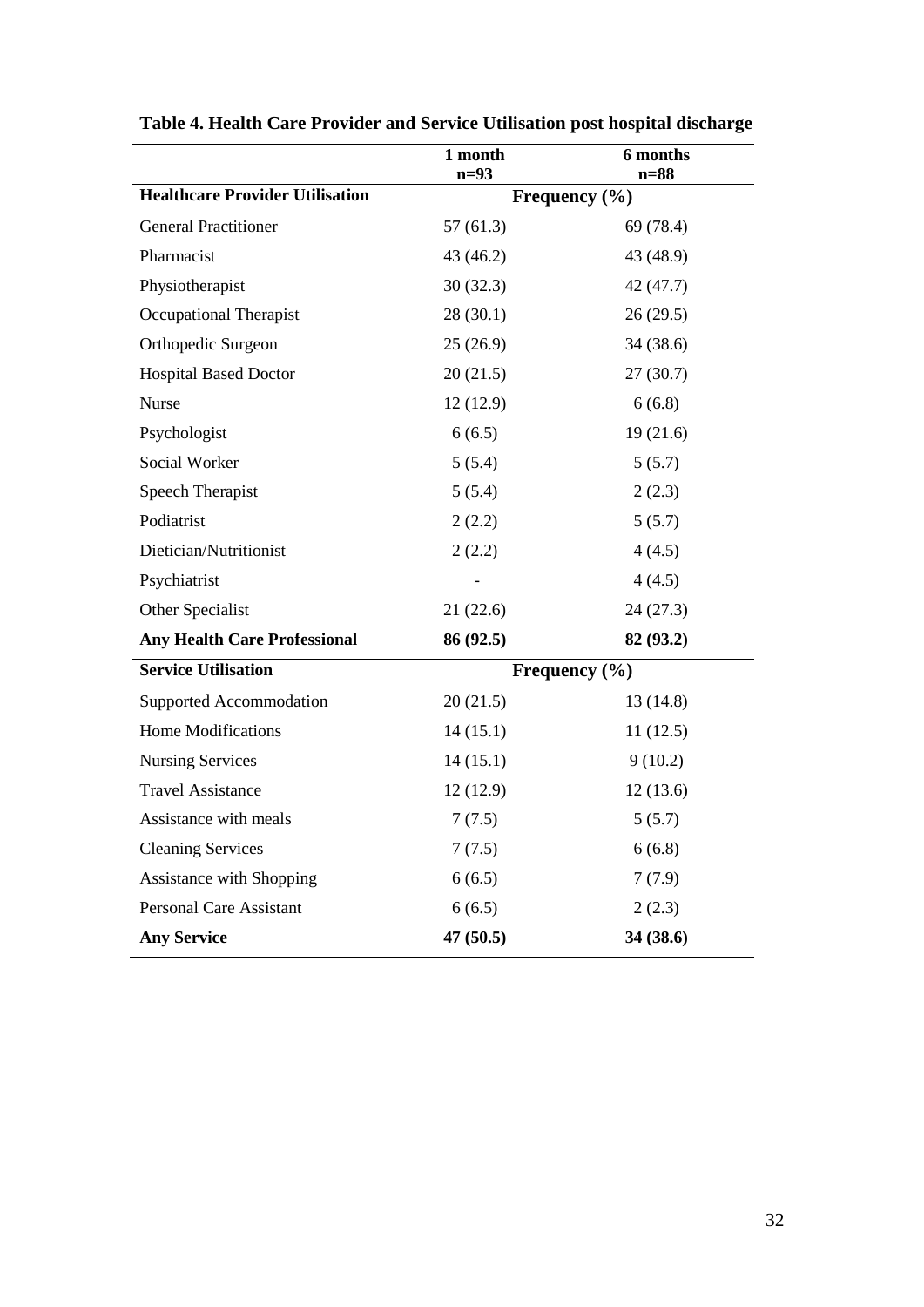|                                          | 1 month               | 6 months                           | p value <sup>#</sup> |
|------------------------------------------|-----------------------|------------------------------------|----------------------|
|                                          | $n=93$                | $n = 88$                           |                      |
| <b>Social Support</b>                    |                       | Mean (SD)                          |                      |
| MPSS total score <sup>a</sup>            | $5.6(1.1)^{*}$        | 5.3 $(1.3)^{\dagger}$              | 0.032                |
| Family                                   | 5.8(1.2)              | 5.4(1.5)                           | 0.007                |
| Friends                                  | 5.3(1.3)              | 5.1(1.3)                           | 0.285                |
| Significant Other                        | 5.8 $(1.3)^{\dagger}$ | 5.5 $(1.5)^*$                      | 0.047                |
| <b>Post Traumatic Stress</b>             |                       | Median $(IQR)$ / Frequency $(\% )$ |                      |
| PTSD symptom severity score <sup>b</sup> | $29.0(22.0-40.0)$     | $31.0(24.0-46.0)^{*}$              | 0.079                |
| PTSD symptomatic b                       |                       |                                    |                      |
| Yes                                      | 18 (19.4%)            | 20 (23.0%)                         | 0.791                |
| N <sub>o</sub>                           | 75 (80.6%)            | 67 (77.0%)                         |                      |
|                                          |                       | $(1 \text{ missing})$              |                      |
| <b>Psychological Distress</b>            |                       | Mean (SD) / Frequency $(\%$ )      |                      |
| K10 total score <sup>c</sup>             | 20.6(7.8)             | 19.8(8.3)                          | 0.316                |
| $K10$ (CRUfAD) <sup>c</sup>              |                       |                                    |                      |
| Low or no risk                           | 33(35.5)              | 35(39.8)                           | $0.801^{\circ}$      |
| Medium risk                              | 47(50.5)              | 42 (47.7)                          |                      |
| High risk                                | 13(14.0)              | 11(12.5)                           |                      |
| <b>Perceived Self-Efficacy</b>           | Mean (SD)             |                                    |                      |
| Self-Efficacy Scale <sup>d</sup>         | 6.6(2.3)              | 6.9(2.4)                           | 0.360                |
| <b>Illness Perception</b>                |                       |                                    |                      |
| BIPO <sup>e</sup>                        | 42.5(13.7)            | 38.3 (18.0)                        | 0.002                |

# **Table 5. Psychosocial recovery 1 and 6 months post hospital discharge**

<sup>a</sup> Multidimensional Scale of Social Support (MSPSS): Score range (1–7) higher scores indicate greater perceived social support; <sup>b</sup> PTSD Checklist – Civilian Version (PCL-C): Symptom severity score range (17–85) higher scores indicate more post-traumatic stress, PTSD symptomatic: PTSD symptoms consistent with diagnosis of PTSD; <sup>c</sup> Kessler Psychological Distress Scale: Score range (10–50) higher scores indicate greater distress, Clinical Research Unit for Anxiety and Depression, University of New South Wales (CRUfAD) cut-off scores for levels of psychological distress; <sup>d</sup> Self-Efficacy 6-Item Scale: Score range (1-10) higher score indicates a greater level of perceived self-efficacy; e Brief Illness Perception Questionnaire: Score range (0-80) higher score indicates a more threatening view of injury. <sup>\*</sup> Unable to calculate/impute score for one participant, <sup>#</sup>comparisons made only on participants who provided data at both 1 and 6 months (n=77-79),  $\hat{ }$  Bowker test of symmetry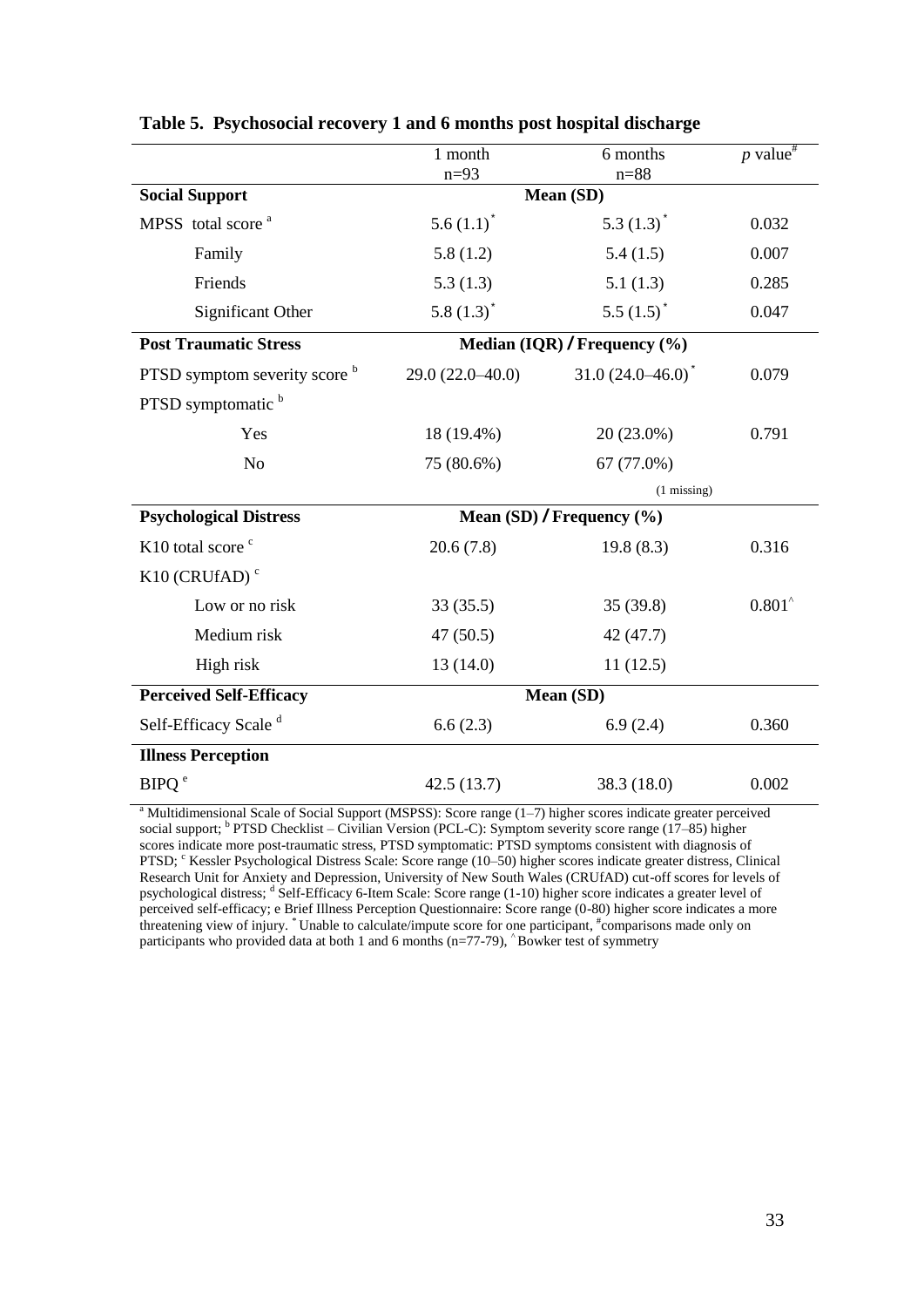|                                   | <b>Baseline</b> | 1 month    | <b>6months</b> | $p$ value $\degree$ |
|-----------------------------------|-----------------|------------|----------------|---------------------|
| <b>SF-36 Domains</b>              |                 | Mean (SD)  |                |                     |
| Physical function                 | 53.5(7.9)       | 30.2(13.8) | 39.1 (14.7)    | < 0.001             |
| Role function-physical            | n/a             | 25.8(10.4) | 36.2(15.3)     | < 0.001             |
| <b>Bodily Pain</b>                | n/a             | 35.5(11.4) | 42.4(11.9)     | < 0.001             |
| General health                    | n/a             | 45.6(9.7)  | 45.3(11.1)     | 0.864               |
| Vitality                          | n/a             | 40.9(10.1) | 45.8(11.0)     | < 0.001             |
| Social function                   | n/a             | 32.2(13.8) | 40.2(13.3)     | < 0.001             |
| Role function-emotional           | n/a             | 30.9(22.2) | 37.4(18.1)     | 0.065               |
| Mental health                     | n/a             | 43.1(12.1) | 43.3(13.0)     | 0.210               |
| <b>Physical component summary</b> | n/a             | 32.7(10.4) | 40.9(13.2)     | < 0.001             |
| <b>Mental component summary</b>   | n/a             | 40.6(15.7) | 42.6(14.0)     | 0.147               |

| Table 6. Mean norm-based SF-36 scores at 1 month and 6 months <sup>a, b</sup> |  |  |
|-------------------------------------------------------------------------------|--|--|
|-------------------------------------------------------------------------------|--|--|

<sup>a</sup> Norm-based scores for domains and summary score are calculated from raw scores using Australian population norms (SAHOS); scores are interpreted with a population mean of 50 and standard deviation of 10,  $b$  Due to missing data n=88-93 at 1 month and n=86-88 at 6 month follow-up, "Wilcoxon Match Paired test (1 month - 6 months),<sup>n/a</sup> Not assessed at baseline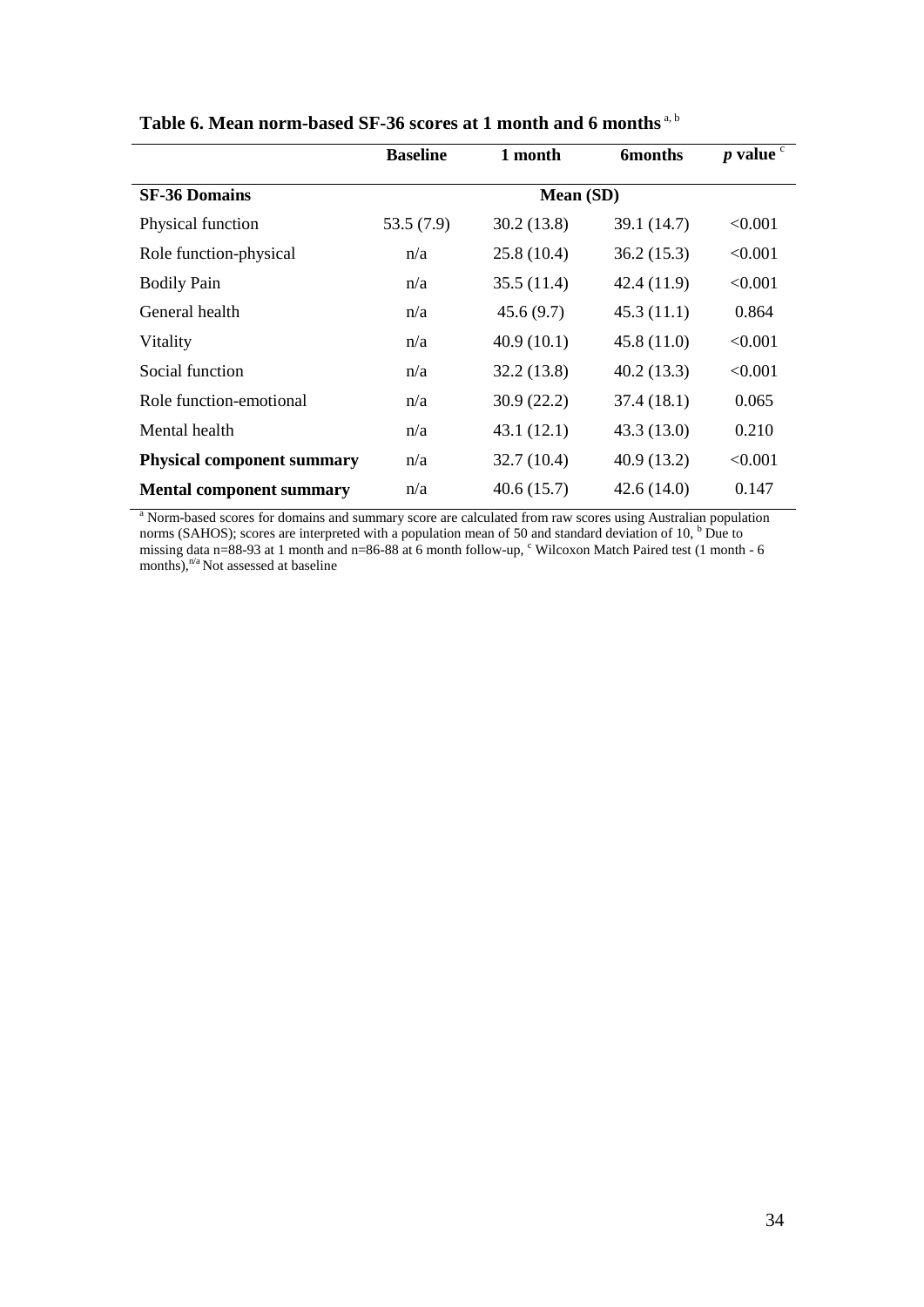| Pre-Injury/Injury<br>Characteristics                                          | <b>Hospital Care</b><br><b>Characteristics</b>                                       | Post-Discharge<br>Factors                                                     | <b>Outcomes</b>                         |
|-------------------------------------------------------------------------------|--------------------------------------------------------------------------------------|-------------------------------------------------------------------------------|-----------------------------------------|
| • Demography<br>• Socio-economic<br>status<br>• Pre-injury status<br>• Injury | • Length of stay<br>(ICU, hospital)<br>• ICU liaison<br>services<br>• Adverse events | <b>Social support</b><br>• Psychological<br>status<br>• Health service<br>use | • Health status<br>• Economic<br>status |

Figure 1: Potential Factors Influencing Outcomes in Critically Injured Patients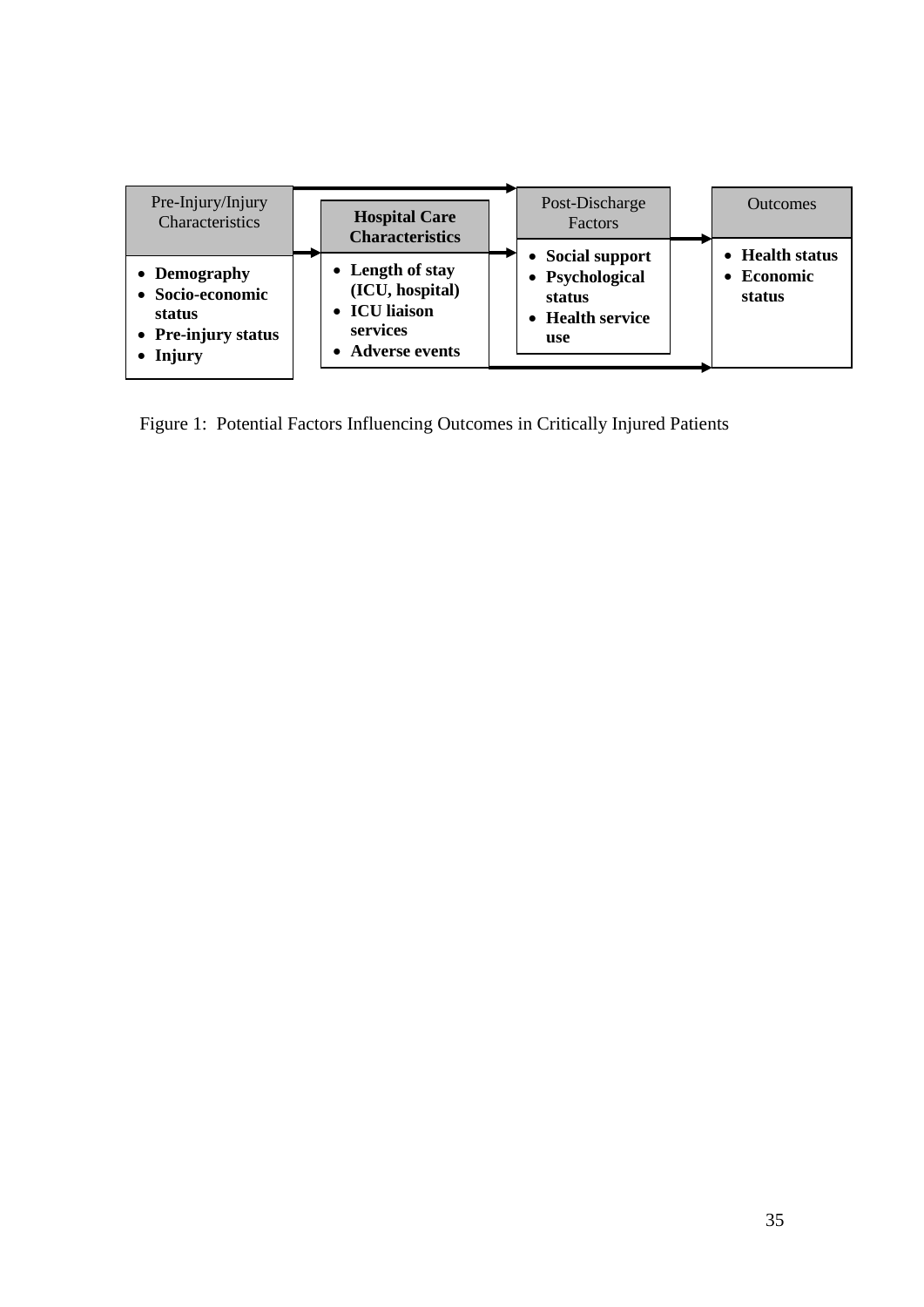

\*Participant indicated they were unable to provide data for this time point but agreed to be contacted at subsequent data collection points.

# Of the 88 participants followed up at 6 months 10% (n=9) did not provide data at 1 month (indicated they were not available).

# **Figure 2: Participant flow through study**